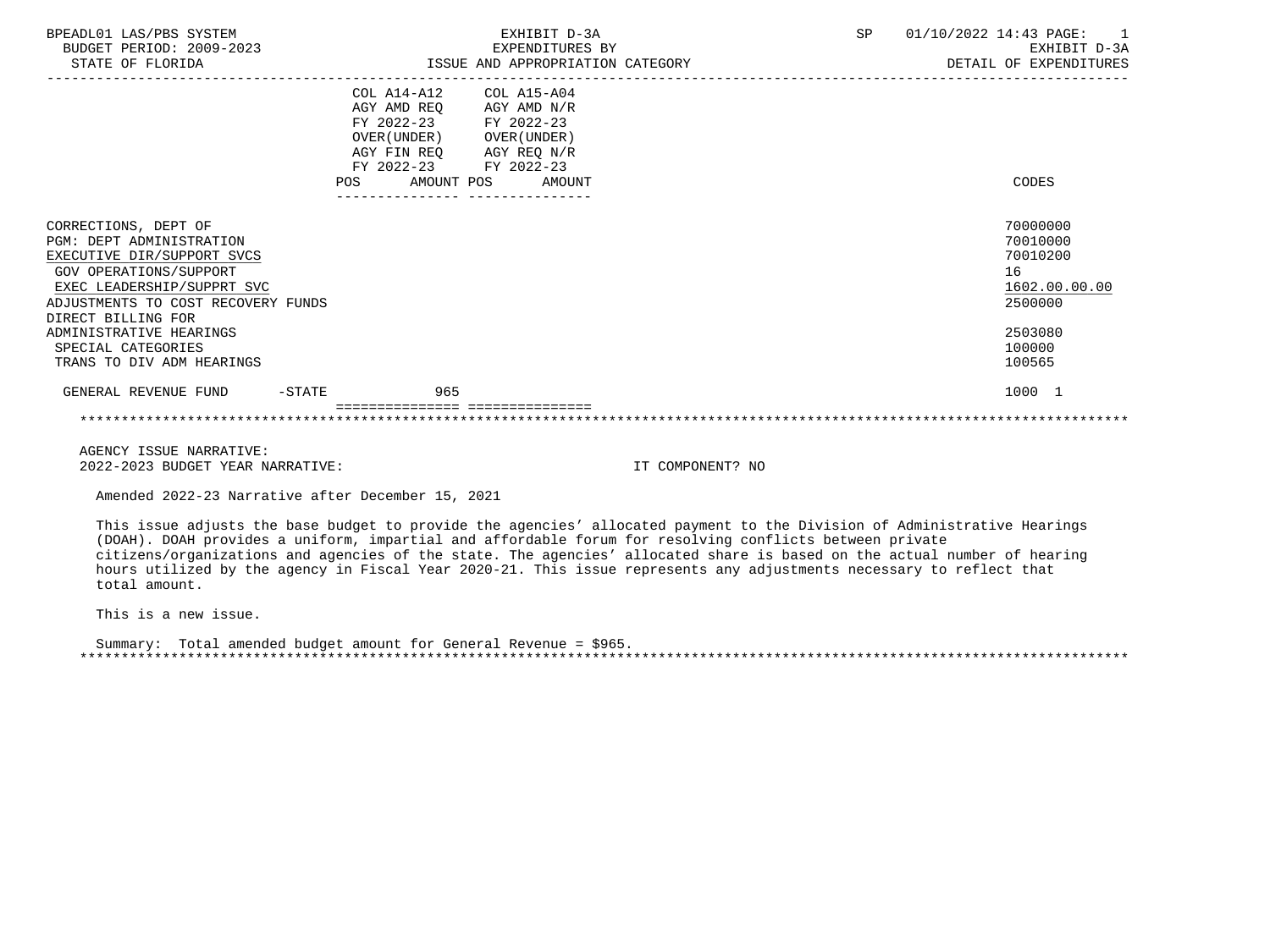| BPEADL01 LAS/PBS SYSTEM<br>BUDGET PERIOD: 2009-2023<br>STATE OF FLORIDA                                                                                                                                                                                                                                                                                                          |                                                                                                                                                                                             | EXHIBIT D-3A<br>EXPENDITURES BY<br>ISSUE AND APPROPRIATION CATEGORY |                  | SP | 01/10/2022 14:43 PAGE:<br>2<br>EXHIBIT D-3A<br>DETAIL OF EXPENDITURES |
|----------------------------------------------------------------------------------------------------------------------------------------------------------------------------------------------------------------------------------------------------------------------------------------------------------------------------------------------------------------------------------|---------------------------------------------------------------------------------------------------------------------------------------------------------------------------------------------|---------------------------------------------------------------------|------------------|----|-----------------------------------------------------------------------|
|                                                                                                                                                                                                                                                                                                                                                                                  | $COL A14 - A12$<br>AGY AMD REO<br>FY 2022-23 FY 2022-23<br>OVER (UNDER) OVER (UNDER)<br>AGY FIN REO<br>FY 2022-23 FY 2022-23<br>AMOUNT POS<br>POS<br>______________________________________ | $COL A15 - A04$<br>AGY AMD N/R<br>AGY REQ N/R<br>AMOUNT             |                  |    | CODES                                                                 |
| CORRECTIONS, DEPT OF<br>PGM: DEPT ADMINISTRATION<br>EXECUTIVE DIR/SUPPORT SVCS<br><b>GOV OPERATIONS/SUPPORT</b><br>EXEC LEADERSHIP/SUPPRT SVC<br>INCREASE TRUST FUND AUTHORITY<br>INCREASED SUPPORT FOR THE FLORIDA<br>FOUNDATION FOR CORRECTIONAL                                                                                                                               |                                                                                                                                                                                             |                                                                     |                  |    | 70000000<br>70010000<br>70010200<br>16<br>1602.00.00.00<br>4200000    |
| <b>EXCELLENCE</b><br>AID TO LOCAL GOVERNMENTS<br>FL CORRECTIONAL EXCELLENCE                                                                                                                                                                                                                                                                                                      |                                                                                                                                                                                             |                                                                     |                  |    | 4200050<br>050000<br>050685                                           |
| GENERAL REVENUE FUND                                                                                                                                                                                                                                                                                                                                                             | $-STATE$ 750,000                                                                                                                                                                            |                                                                     |                  |    | 1000 1                                                                |
|                                                                                                                                                                                                                                                                                                                                                                                  | ==================================                                                                                                                                                          |                                                                     |                  |    |                                                                       |
| AGENCY ISSUE NARRATIVE:<br>2022-2023 BUDGET YEAR NARRATIVE:                                                                                                                                                                                                                                                                                                                      |                                                                                                                                                                                             |                                                                     | IT COMPONENT? NO |    |                                                                       |
| Amended 2022-23 Narrative after December 15, 2021                                                                                                                                                                                                                                                                                                                                |                                                                                                                                                                                             |                                                                     |                  |    |                                                                       |
| The Department's amended request for Fiscal Year 2022-23 includes funds for the Florida Foundation for Correctional<br>Excellence (FFCE). Funds will allow the FFCE to continue its mission of increasing investments in rehabilitation,<br>academic, and workforce programs and work towards the goal of successfully transitioning individuals back into their<br>communities. |                                                                                                                                                                                             |                                                                     |                  |    |                                                                       |
| This is a new issue.                                                                                                                                                                                                                                                                                                                                                             |                                                                                                                                                                                             |                                                                     |                  |    |                                                                       |
| Summary: Total amended budget amount for General Revenue = \$750,000.                                                                                                                                                                                                                                                                                                            |                                                                                                                                                                                             |                                                                     |                  |    |                                                                       |
| TOTAL: EXEC LEADERSHIP/SUPPRT SVC                                                                                                                                                                                                                                                                                                                                                |                                                                                                                                                                                             |                                                                     |                  |    | 1602.00.00.00                                                         |
| BY FUND TYPE<br>GENERAL REVENUE FUND                                                                                                                                                                                                                                                                                                                                             | 750,965<br>================================                                                                                                                                                 |                                                                     |                  |    | 1000                                                                  |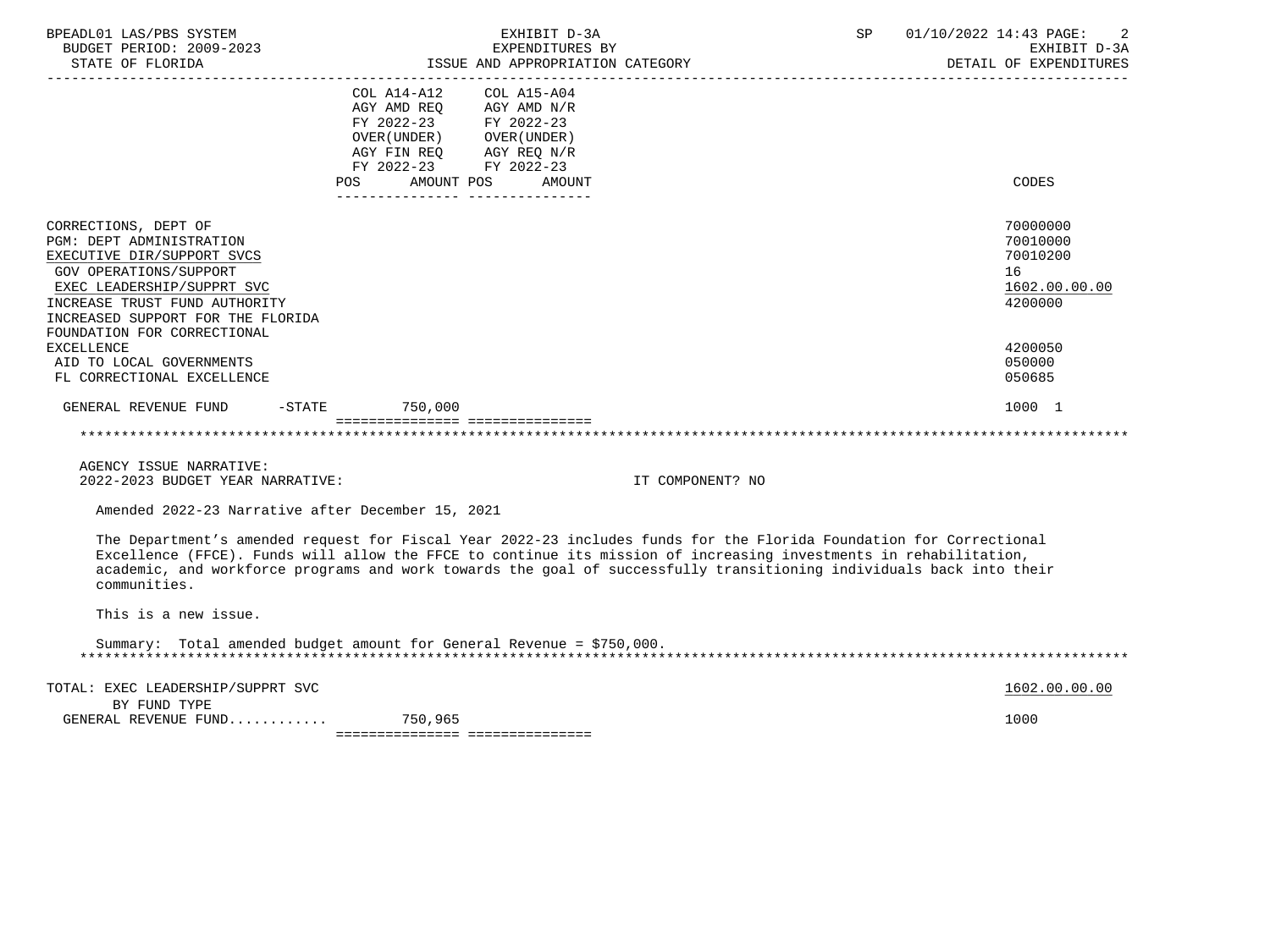| BPEADL01 LAS/PBS SYSTEM<br>BUDGET PERIOD: 2009-2023<br>STATE OF FLORIDA                                                                                                                                           | EXHIBIT D-3A<br>EXPENDITURES BY<br>ISSUE AND APPROPRIATION CATEGORY                                                                                                                                    | SP<br>01/10/2022 14:43 PAGE:<br>$\overline{\phantom{a}}$<br>EXHIBIT D-3A<br>DETAIL OF EXPENDITURES |
|-------------------------------------------------------------------------------------------------------------------------------------------------------------------------------------------------------------------|--------------------------------------------------------------------------------------------------------------------------------------------------------------------------------------------------------|----------------------------------------------------------------------------------------------------|
|                                                                                                                                                                                                                   | COL A14-A12<br>COL A15-A04<br>AGY AMD REO<br>AGY AMD N/R<br>FY 2022-23 FY 2022-23<br>OVER (UNDER )<br>OVER (UNDER )<br>AGY FIN REQ AGY REQ N/R<br>FY 2022-23 FY 2022-23<br>POS<br>AMOUNT POS<br>AMOUNT | CODES                                                                                              |
| CORRECTIONS, DEPT OF<br>PGM: DEPT ADMINISTRATION<br>INFORMATION TECHNOLOGY<br>GOV OPERATIONS/SUPPORT<br>INFORMATION TECHNOLOGY<br>AGENCY-WIDE INFORMATION TECHNOLOGY<br>DESKTOP LIFE CYCLE MANAGEMENT<br>EXPENSES |                                                                                                                                                                                                        | 70000000<br>70010000<br>70010400<br>16<br>1603.00.00.00<br>3620000<br>36275C0<br>040000            |
| GENERAL REVENUE FUND<br>$-\mathtt{STATE}$                                                                                                                                                                         | $1,000,000-1,000,000-$                                                                                                                                                                                 | 1000 1                                                                                             |
|                                                                                                                                                                                                                   |                                                                                                                                                                                                        |                                                                                                    |

2022-2023 BUDGET YEAR NARRATIVE: IT COMPONENT? YES

 This issue requests \$1,000,000 in nonrecurring funds from the General Revenue Fund to replace approximately 1,000 of the Department's oldest computers. The Department maintains approximately 15,000 computers statewide with no centralized lifecycle replacement plan. Emergency needs depend solely on a fraction of the budget required to maintain current inventory and address break/fix needs statewide.

 Without a planned budget for equipment replacement, the Department relies heavily on a patched/pieced together solution of shuffling minimal new purchases, contract value-adds, and surplus equipment donated by other state agencies that are too often unsupported or incompatible with current operating system standards. The Department should be refreshing computers more frequently to keep pace with operating system compatibility and software updates, particularly in the modern era of cyber-security risks. However, the Department does not have sufficient funding for a planned annual technology refresh. The pandemic added complications with an inability to deploy staff remotely due to outdated workstations, supply issues with ordering small quantities of laptops, and the inability to allow staff to take desktop workstations home due to security compliance restrictions such as non-encrypted hard drives.

 Failure to dedicate adequate funding for information technology (IT) equipment will result in a series of complications and risks:

- Operating unsupported equipment raises the risk for potential cybersecurity liabilities and compliance issues due to incompatible operating system updates
- Operating unsupported equipment takes additional funding to maintain extended support for both hardware and software to remain operational
- Operating unsupported equipment takes unknown amounts of time and resource to remain operational beyond life expectancy
- Break/fix stock does not adequately support statewide needs and is often the backup for providing equipment when rotating staff onboarding and offboarding needs arise

 Replacing the oldest computers reduces security risk, unplanned resource workloads, and dependency on uncertain or unavailable funding sources and/or donating suppliers in times of critical need, thereby providing basic essential IT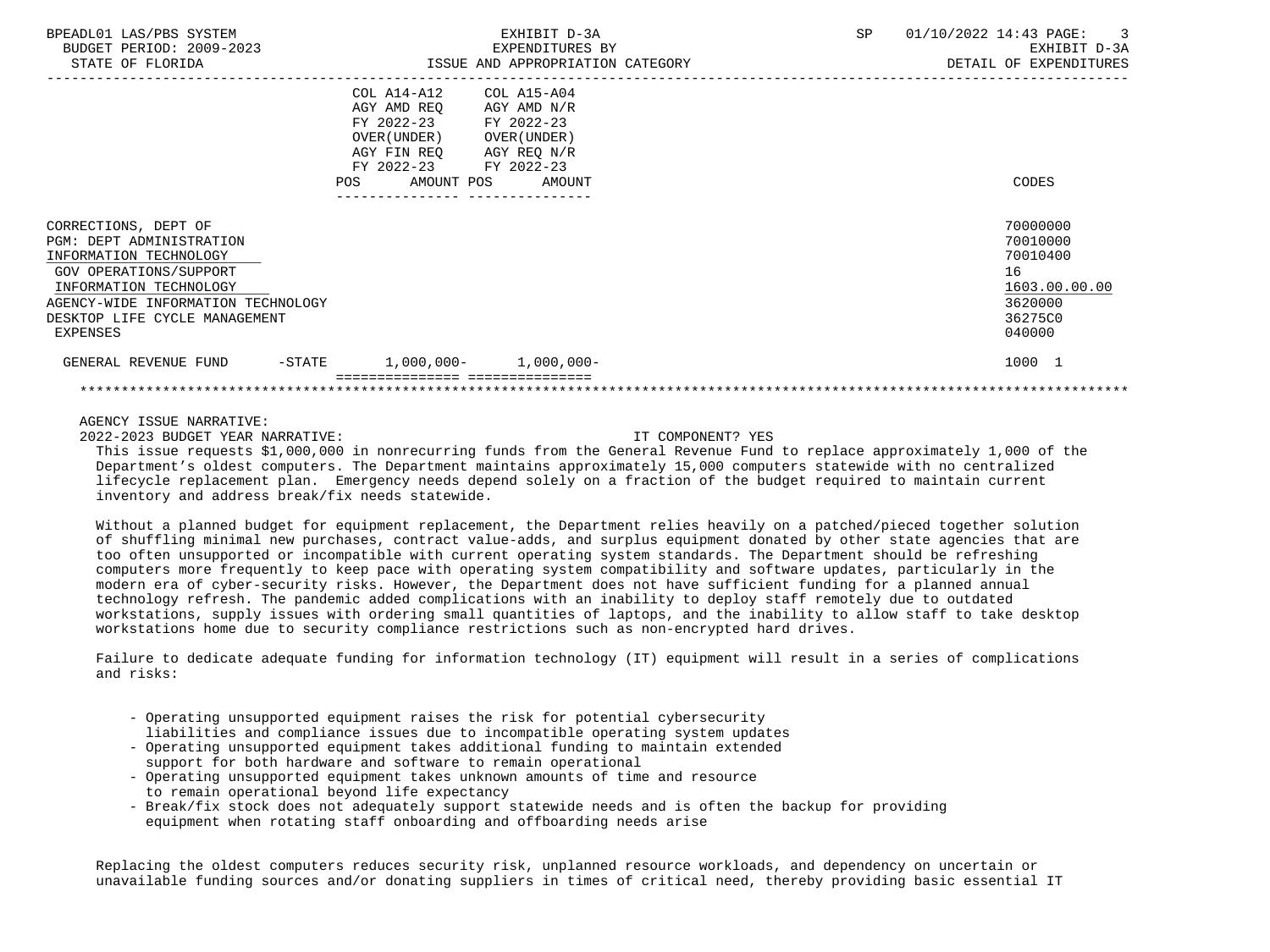| BPEADL01 LAS/PBS SYSTEM<br>BUDGET PERIOD: 2009-2023<br>STATE OF FLORIDA                                                                                                                                      | EXHIBIT D-3A<br>EXPENDITURES BY<br>ISSUE AND APPROPRIATION CATEGORY                                                                                                                                             | SP | 01/10/2022 14:43 PAGE:<br>$\frac{4}{3}$<br>EXHIBIT D-3A<br>DETAIL OF EXPENDITURES |
|--------------------------------------------------------------------------------------------------------------------------------------------------------------------------------------------------------------|-----------------------------------------------------------------------------------------------------------------------------------------------------------------------------------------------------------------|----|-----------------------------------------------------------------------------------|
|                                                                                                                                                                                                              | COL A14-A12<br>COL A15-A04<br>AGY AMD REO<br>AGY AMD N/R<br>FY 2022-23<br>FY 2022-23<br>OVER (UNDER )<br>OVER (UNDER )<br>AGY REQ N/R<br>AGY FIN REO<br>FY 2022-23<br>FY 2022-23<br>AMOUNT POS<br>AMOUNT<br>POS |    | CODES                                                                             |
| CORRECTIONS, DEPT OF<br><b>PGM: DEPT ADMINISTRATION</b><br>INFORMATION TECHNOLOGY<br>GOV OPERATIONS/SUPPORT<br>INFORMATION TECHNOLOGY<br>AGENCY-WIDE INFORMATION TECHNOLOGY<br>DESKTOP LIFE CYCLE MANAGEMENT |                                                                                                                                                                                                                 |    | 70000000<br>70010000<br>70010400<br>16<br>1603.00.00.00<br>3620000<br>36275C0     |

infrastructure foundation to support the Department's mission critical functions.

 This issue is consistent with the Florida Strategic Plan for Economic Development strategy to improve the efficiency and effectiveness of government agencies at all levels.

Activity Reference: Administrative Support and Information Technology

Amended 2022-23 Narrative after December 15, 2021

This issue is withdrawn for consideration.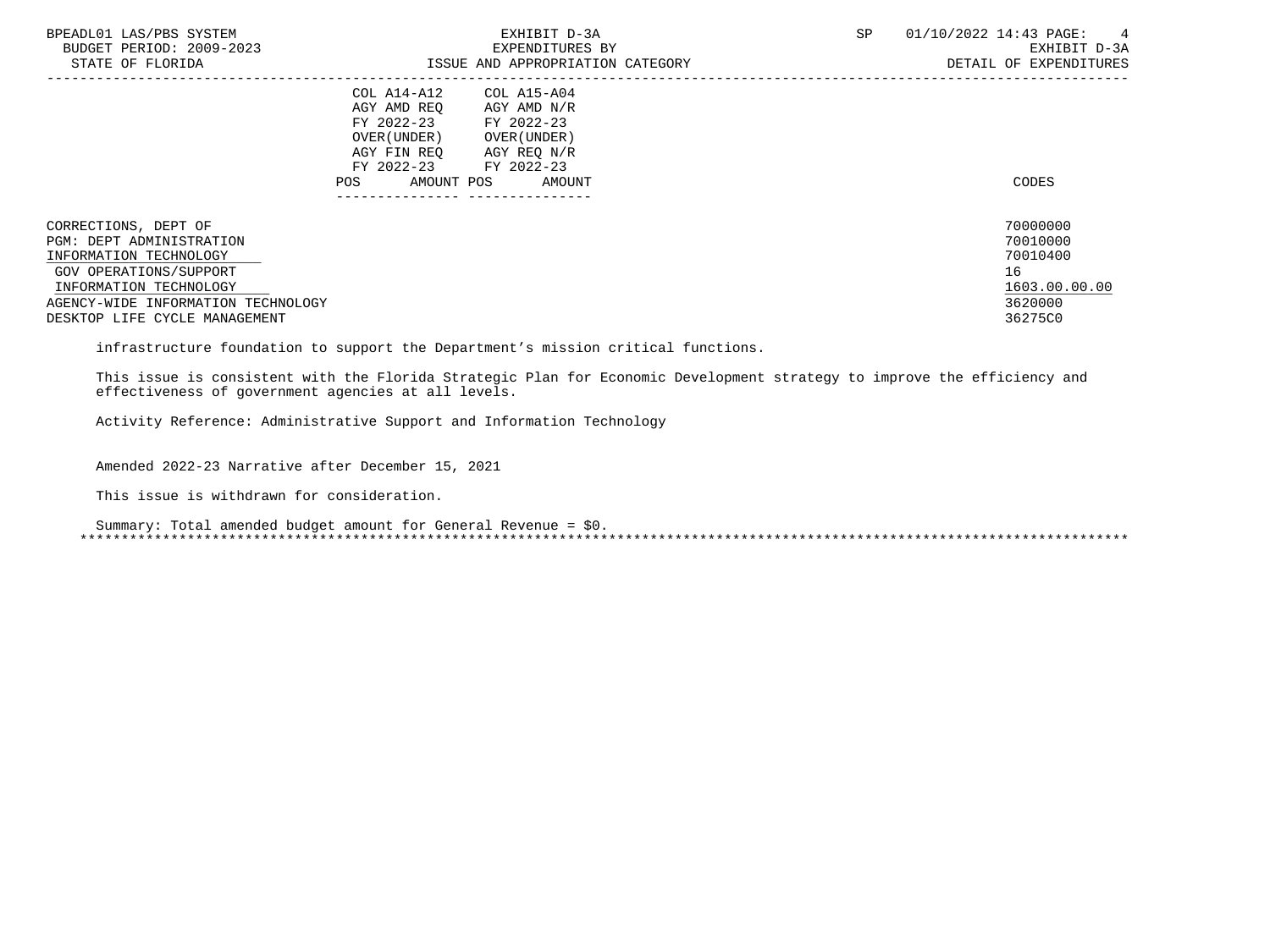| BPEADL01 LAS/PBS SYSTEM<br>BUDGET PERIOD: 2009-2023<br>STATE OF FLORIDA                                                                                                               |                   | EXHIBIT D-3A<br>EXPENDITURES BY<br>ISSUE AND APPROPRIATION CATEGORY                                                                                                                               | SP | 01/10/2022 14:43 PAGE:<br>-5<br>EXHIBIT D-3A<br>DETAIL OF EXPENDITURES                  |
|---------------------------------------------------------------------------------------------------------------------------------------------------------------------------------------|-------------------|---------------------------------------------------------------------------------------------------------------------------------------------------------------------------------------------------|----|-----------------------------------------------------------------------------------------|
|                                                                                                                                                                                       | POS               | COL A14-A12<br>COL A15-A04<br>AGY AMD REQ<br>AGY AMD N/R<br>FY 2022-23 FY 2022-23<br>OVER ( UNDER )<br>OVER ( UNDER )<br>AGY FIN REO AGY REO N/R<br>FY 2022-23 FY 2022-23<br>AMOUNT POS<br>AMOUNT |    | CODES                                                                                   |
| CORRECTIONS, DEPT OF<br>PGM: SECURITY/INSTIT OPER<br>ADULT MALE CUSTODY OPER<br>PUBLIC PROTECTION<br>ADULT PRISONS<br>PRICE LEVEL INCREASES<br>FOOD SERVICE CONTRACT<br>FOOD PRODUCTS |                   |                                                                                                                                                                                                   |    | 70000000<br>70030000<br>70031100<br>12<br>1206.00.00.00<br>2300000<br>2300020<br>070000 |
| GENERAL REVENUE FUND                                                                                                                                                                  | $-\mathtt{STATE}$ | 16,103,943-                                                                                                                                                                                       |    | 1000 1                                                                                  |
|                                                                                                                                                                                       |                   |                                                                                                                                                                                                   |    |                                                                                         |

2022-2023 BUDGET YEAR NARRATIVE: IT COMPONENT? NO

 This issue requests \$30,262,006 across several budget entities from the General Revenue Fund to outsource the Florida Department of Corrections food service operation and to fund three FTEs to provide statewide monitoring of outsourcing food service operations at all facilities and increase the food per diem resulting from a change to the master menu.

 Outsourcing food services will reduce the human resource's workload associated with hiring kitchen staff across the state. Having consistent staffing levels will also benefit the institutions by allowing uniformed staff to remain at their post rather than being assigned to the kitchen when vacancies occur. In addition, funding an increase in spending related to food service will allow for the current menus to be enhanced in quality which will improve morale among the inmates which directly impacts staff morale.

 This issue is consistent with the Florida Strategic Plan for Economic Development strategy to improve the efficiency and effectiveness of government agencies at all levels.

Activity: Maintaining Security

Amended 2022-23 Narrative after December 15, 2021

This issue is withdrawn for consideration.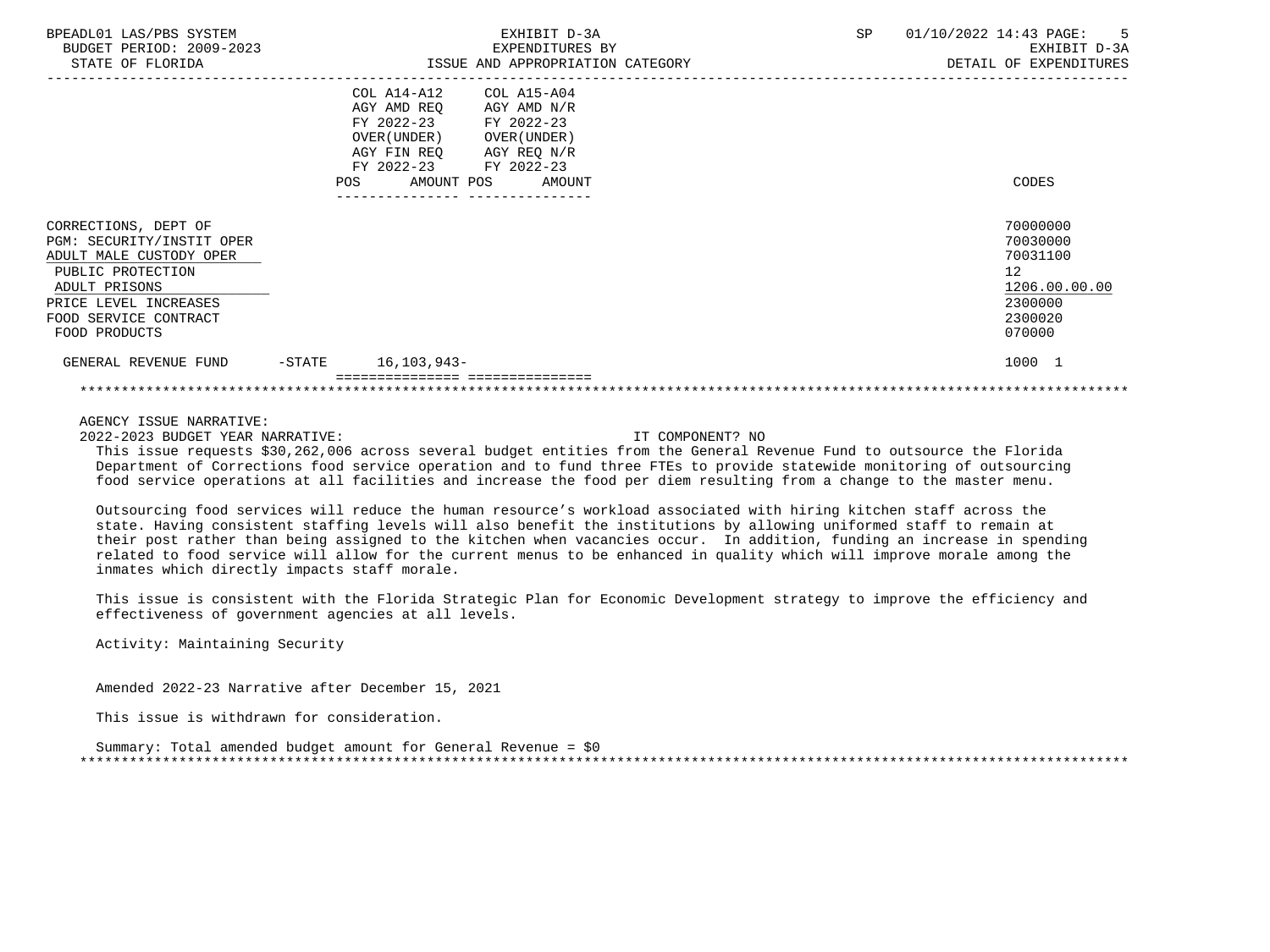| BPEADL01 LAS/PBS SYSTEM<br>BUDGET PERIOD: 2009-2023<br>STATE OF FLORIDA                                                                                                                                                     |                                                                                                                                                      | EXHIBIT D-3A<br>EXPENDITURES BY<br>ISSUE AND APPROPRIATION CATEGORY                                                                                                                                                                                                    | SP | 01/10/2022 14:43 PAGE:<br>EXHIBIT D-3A<br>DETAIL OF EXPENDITURES              |
|-----------------------------------------------------------------------------------------------------------------------------------------------------------------------------------------------------------------------------|------------------------------------------------------------------------------------------------------------------------------------------------------|------------------------------------------------------------------------------------------------------------------------------------------------------------------------------------------------------------------------------------------------------------------------|----|-------------------------------------------------------------------------------|
|                                                                                                                                                                                                                             | COL A14-A12<br>AGY AMD REQ<br>FY 2022-23 FY 2022-23<br>OVER (UNDER) OVER (UNDER)<br>AGY FIN REQ<br>FY 2022-23 FY 2022-23<br><b>POS</b><br>AMOUNT POS | COL A15-A04<br>AGY AMD N/R<br>AGY REQ N/R<br>AMOUNT                                                                                                                                                                                                                    |    | CODES                                                                         |
| CORRECTIONS, DEPT OF<br>PGM: SECURITY/INSTIT OPER<br>ADULT MALE CUSTODY OPER<br>PUBLIC PROTECTION<br>ADULT PRISONS<br>FUND SHIFT<br>TRANSFER SALE OF GOODS AND SERVICES<br>TRUST FUND TO GENERAL REVENUE -<br><b>DEDUCT</b> |                                                                                                                                                      |                                                                                                                                                                                                                                                                        |    | 70000000<br>70030000<br>70031100<br>12<br>1206.00.00.00<br>3400000<br>3406070 |
| SPECIAL CATEGORIES<br>RISK MANAGEMENT INSURANCE                                                                                                                                                                             |                                                                                                                                                      |                                                                                                                                                                                                                                                                        |    | 100000<br>103241                                                              |
| SALE/GOODS & SERVICES TF -STATE                                                                                                                                                                                             | 1,198,047                                                                                                                                            |                                                                                                                                                                                                                                                                        |    | 2606 1                                                                        |
|                                                                                                                                                                                                                             | =================================                                                                                                                    |                                                                                                                                                                                                                                                                        |    |                                                                               |
| AGENCY ISSUE NARRATIVE:<br>2022-2023 BUDGET YEAR NARRATIVE:<br>revenue funded.<br>This issue is related to issue code 3406080 and nets to zero.<br>Activity Reference: Maintaining Security                                 |                                                                                                                                                      | IT COMPONENT? NO<br>The Florida Department of Corrections requests the fund shift of Sale of Goods and Services Clearing Trust Fund to the<br>General Revenue Fund within the Risk Management category. This action will make the Risk Management payment 100% general |    |                                                                               |
|                                                                                                                                                                                                                             |                                                                                                                                                      |                                                                                                                                                                                                                                                                        |    |                                                                               |
| Amended 2022-23 Narrative after December 15, 2021                                                                                                                                                                           |                                                                                                                                                      |                                                                                                                                                                                                                                                                        |    |                                                                               |
| This issue is withdrawn for consideration.                                                                                                                                                                                  |                                                                                                                                                      | Summary: Total amended budget amount for Sale of Goods and Services Clearing Trust Fund = \$0                                                                                                                                                                          |    |                                                                               |
| TRANSFER SALE OF GOODS AND SERVICES<br>TRUST FUND TO GENERALREVENUE -                                                                                                                                                       |                                                                                                                                                      |                                                                                                                                                                                                                                                                        |    |                                                                               |
| ADD<br>SPECIAL CATEGORIES<br>RISK MANAGEMENT INSURANCE                                                                                                                                                                      |                                                                                                                                                      |                                                                                                                                                                                                                                                                        |    | 3406080<br>100000<br>103241                                                   |
| GENERAL REVENUE FUND                                                                                                                                                                                                        | $-$ STATE<br>1,198,047-<br>================================                                                                                          |                                                                                                                                                                                                                                                                        |    | 1000 1                                                                        |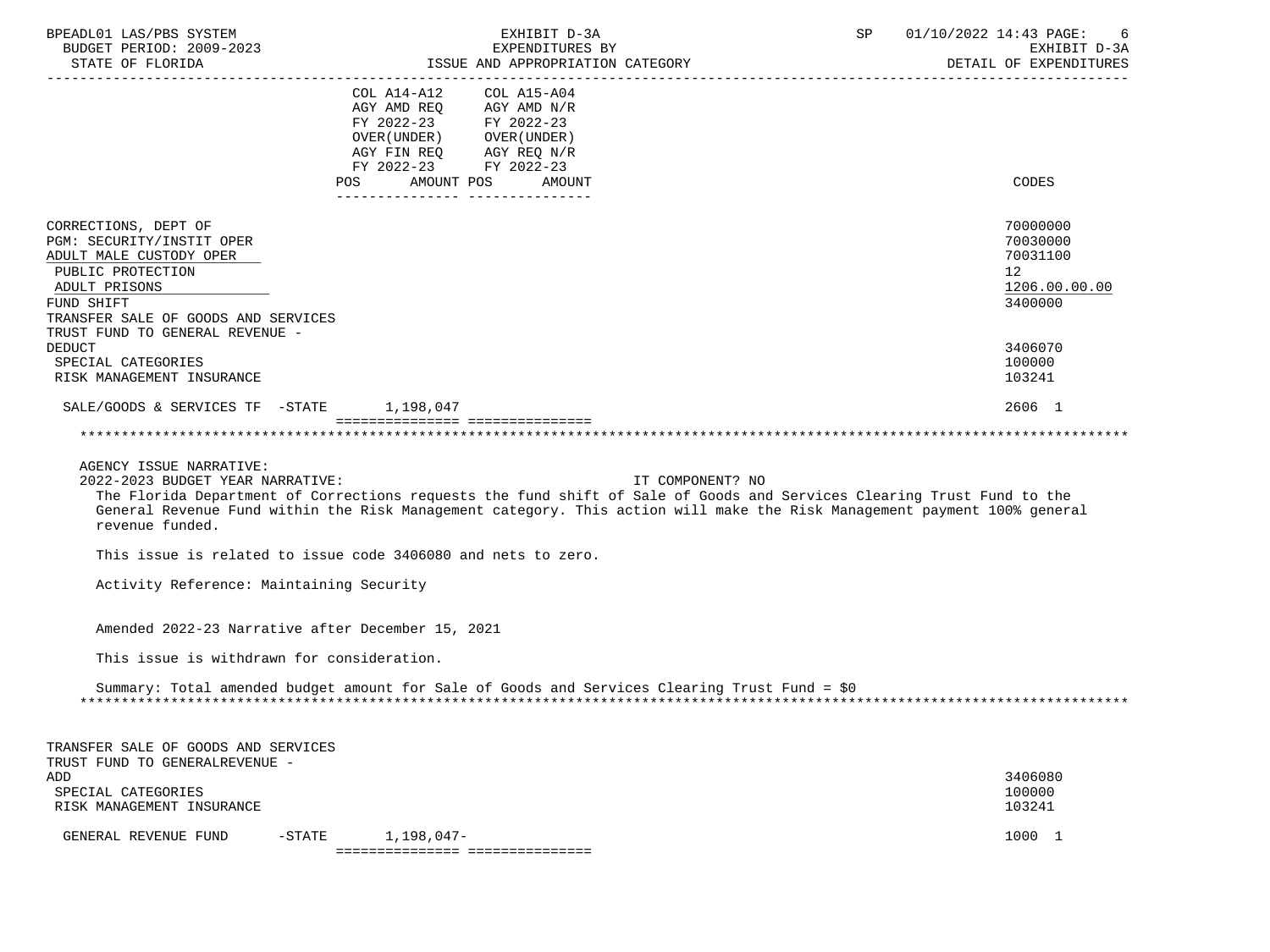| BPEADL01 LAS/PBS SYSTEM<br>BUDGET PERIOD: 2009-2023<br>STATE OF FLORIDA | EXHIBIT D-3A<br>EXPENDITURES BY<br>ISSUE AND APPROPRIATION CATEGORY                                                      | SP.              | 01/10/2022 14:43 PAGE:<br>7<br>EXHIBIT D-3A<br>DETAIL OF EXPENDITURES |
|-------------------------------------------------------------------------|--------------------------------------------------------------------------------------------------------------------------|------------------|-----------------------------------------------------------------------|
|                                                                         | COL A14-A12<br>COL A15-A04                                                                                               |                  |                                                                       |
|                                                                         | AGY AMD REO<br>AGY AMD N/R                                                                                               |                  |                                                                       |
|                                                                         | FY 2022-23<br>FY 2022-23                                                                                                 |                  |                                                                       |
|                                                                         | OVER (UNDER) OVER (UNDER)                                                                                                |                  |                                                                       |
|                                                                         | AGY FIN REQ<br>AGY REQ N/R                                                                                               |                  |                                                                       |
|                                                                         | FY 2022-23 FY 2022-23<br>AMOUNT POS<br>POS<br>AMOUNT<br>______________________________________                           |                  | CODES                                                                 |
|                                                                         |                                                                                                                          |                  |                                                                       |
| CORRECTIONS, DEPT OF                                                    |                                                                                                                          |                  | 70000000                                                              |
| PGM: SECURITY/INSTIT OPER                                               |                                                                                                                          |                  | 70030000                                                              |
| ADULT MALE CUSTODY OPER                                                 |                                                                                                                          |                  | 70031100                                                              |
| PUBLIC PROTECTION                                                       |                                                                                                                          |                  | 12 <sup>°</sup>                                                       |
| ADULT PRISONS                                                           |                                                                                                                          |                  | 1206.00.00.00                                                         |
| FUND SHIFT                                                              |                                                                                                                          |                  | 3400000                                                               |
| TRANSFER SALE OF GOODS AND SERVICES                                     |                                                                                                                          |                  |                                                                       |
| TRUST FUND TO GENERALREVENUE -                                          |                                                                                                                          |                  |                                                                       |
| ADD                                                                     |                                                                                                                          |                  | 3406080                                                               |
|                                                                         |                                                                                                                          |                  |                                                                       |
| AGENCY ISSUE NARRATIVE:                                                 |                                                                                                                          |                  |                                                                       |
| 2022-2023 BUDGET YEAR NARRATIVE:                                        |                                                                                                                          | IT COMPONENT? NO |                                                                       |
|                                                                         | The Florida Department of Corrections requests the fund shift of Sale of Goods and Services Clearing Trust Fund to the   |                  |                                                                       |
|                                                                         | General Revenue Fund within the Risk Management category. This action will make the Risk Management payment 100% general |                  |                                                                       |
| revenue funded.                                                         |                                                                                                                          |                  |                                                                       |
|                                                                         |                                                                                                                          |                  |                                                                       |
|                                                                         | This issue is related to issue code 3406070 and nets to zero.                                                            |                  |                                                                       |
| Activity Reference: Maintaining Security                                |                                                                                                                          |                  |                                                                       |
|                                                                         |                                                                                                                          |                  |                                                                       |
|                                                                         |                                                                                                                          |                  |                                                                       |
| Amended 2022-23 Narrative after December 15, 2021                       |                                                                                                                          |                  |                                                                       |
|                                                                         |                                                                                                                          |                  |                                                                       |
| This issue is withdrawn for consideration.                              |                                                                                                                          |                  |                                                                       |
|                                                                         |                                                                                                                          |                  |                                                                       |
|                                                                         | Summary: Total amended budget amount for General Revenue = \$0                                                           |                  |                                                                       |
|                                                                         |                                                                                                                          |                  |                                                                       |
|                                                                         |                                                                                                                          |                  |                                                                       |
| AUDIT FINDINGS AND RECOMMENDATIONS                                      |                                                                                                                          |                  | 4A00000                                                               |
| SECURITY RESTRICTIVE HOUSING STAFF                                      |                                                                                                                          |                  | 4A00040                                                               |
| SALARY RATE                                                             |                                                                                                                          |                  | 000000                                                                |
| SALARY RATE 5,491,200-                                                  |                                                                                                                          |                  |                                                                       |
|                                                                         | =================================                                                                                        |                  |                                                                       |
|                                                                         |                                                                                                                          |                  |                                                                       |
| SALARIES AND BENEFITS                                                   |                                                                                                                          |                  | 010000                                                                |
| GENERAL REVENUE FUND                                                    | $132.00 -$<br>-STATE<br>$9,250,909 -$                                                                                    |                  | 1000 1                                                                |
|                                                                         | ================================                                                                                         |                  |                                                                       |
|                                                                         |                                                                                                                          |                  |                                                                       |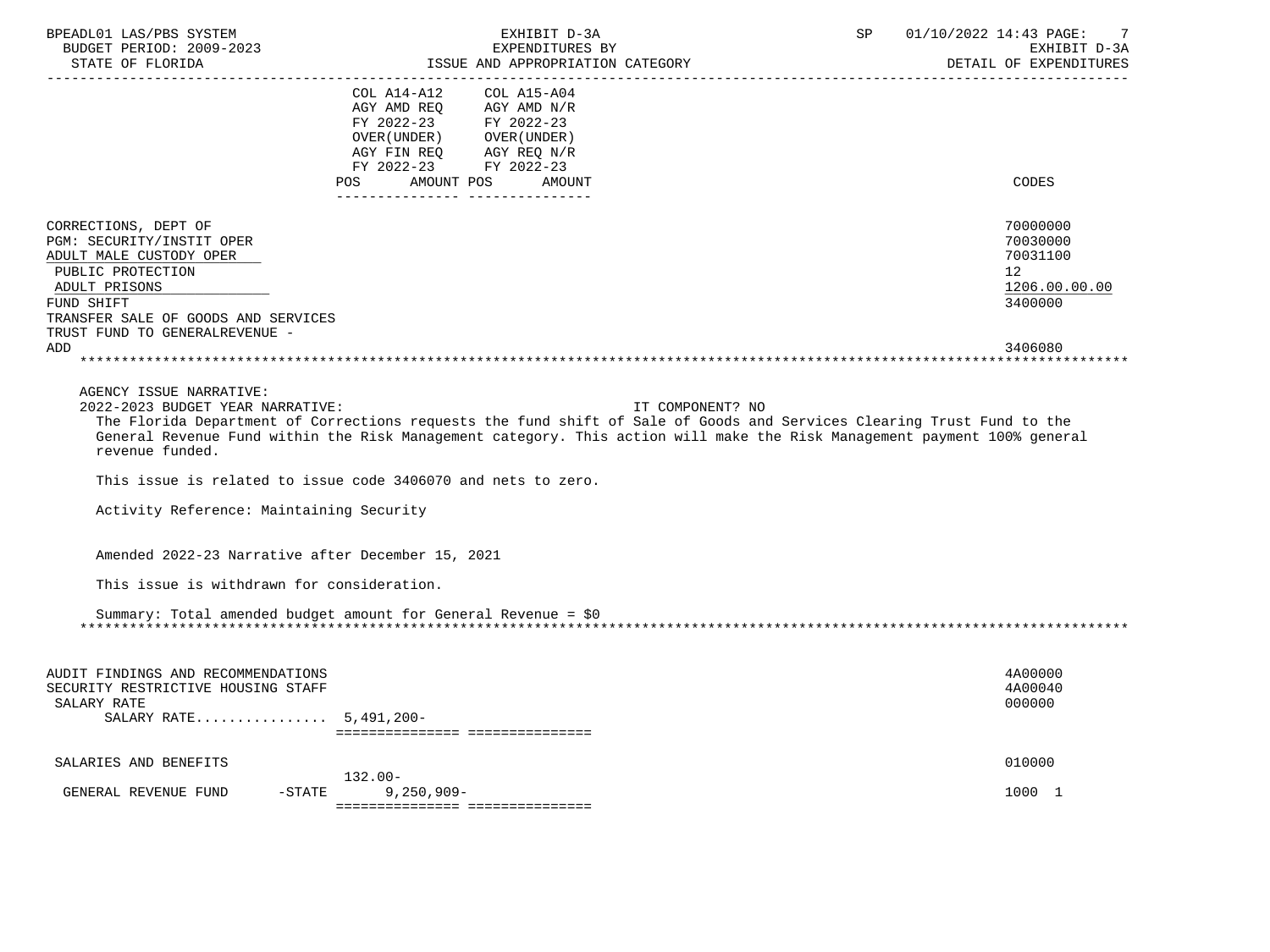| BPEADL01 LAS/PBS SYSTEM<br>BUDGET PERIOD: 2009-2023<br>STATE OF FLORIDA                                                                                                                                           |                                                                                                                         | EXHIBIT D-3A<br>EXPENDITURES BY<br>ISSUE AND APPROPRIATION CATEGORY                | SP | 01/10/2022 14:43 PAGE:<br>EXHIBIT D-3A<br>DETAIL OF EXPENDITURES                                     |
|-------------------------------------------------------------------------------------------------------------------------------------------------------------------------------------------------------------------|-------------------------------------------------------------------------------------------------------------------------|------------------------------------------------------------------------------------|----|------------------------------------------------------------------------------------------------------|
|                                                                                                                                                                                                                   | COL A14-A12<br>AGY AMD REO<br>FY 2022-23 FY 2022-23<br>OVER ( UNDER )<br>AGY FIN REQ<br>FY 2022-23<br>AMOUNT POS<br>POS | COL A15-A04<br>AGY AMD N/R<br>OVER (UNDER )<br>AGY REQ N/R<br>FY 2022-23<br>AMOUNT |    | CODES                                                                                                |
| CORRECTIONS, DEPT OF<br>PGM: SECURITY/INSTIT OPER<br>ADULT MALE CUSTODY OPER<br>PUBLIC PROTECTION<br>ADULT PRISONS<br>AUDIT FINDINGS AND RECOMMENDATIONS<br>SECURITY RESTRICTIVE HOUSING STAFF<br><b>EXPENSES</b> |                                                                                                                         |                                                                                    |    | 70000000<br>70030000<br>70031100<br>12 <sup>°</sup><br>1206.00.00.00<br>4A00000<br>4A00040<br>040000 |
| GENERAL REVENUE FUND                                                                                                                                                                                              | -STATE 620.013- 345.576-<br>=================================                                                           |                                                                                    |    | 1000 1                                                                                               |
| SPECIAL CATEGORIES<br>SALARY INCENTIVE PAYMENTS                                                                                                                                                                   |                                                                                                                         |                                                                                    |    | 100000<br>103290                                                                                     |
| GENERAL REVENUE FUND                                                                                                                                                                                              | -STATE 148,896-<br>____________________________________                                                                 |                                                                                    |    | 1000 1                                                                                               |
| TR/DMS/HR SVCS/STW CONTRCT                                                                                                                                                                                        |                                                                                                                         |                                                                                    |    | 107040                                                                                               |
| GENERAL REVENUE FUND                                                                                                                                                                                              | -STATE 40.267-<br>=================================                                                                     |                                                                                    |    | 1000 1                                                                                               |
| TOTAL: SECURITY RESTRICTIVE HOUSING STAFF<br>TOTAL POSITIONS 132.00-<br>TOTAL ISSUE 10,060,085- 345,576-<br>TOTAL SALARY RATE 5,491,200-                                                                          | ================================                                                                                        |                                                                                    |    | 4A00040                                                                                              |
|                                                                                                                                                                                                                   |                                                                                                                         |                                                                                    |    |                                                                                                      |
| AGENCY ISSUE NARRATIVE:                                                                                                                                                                                           |                                                                                                                         |                                                                                    |    |                                                                                                      |

2022-2023 BUDGET YEAR NARRATIVE: IT COMPONENT? NO

 This issue requests \$10,060,085 from the General Revenue Fund to fund 132 FTEs to provide ability to safely conduct recreation in segregation units. This is year one of a five-year issue to provide required staffing at all Department facilities.

 The Florida Department of Corrections (Department) currently lacks the staff to meet the minimum out of cell recreation and exercise requirements mandated by Florida Administrative Code or the nationally accepted standards for the ethical and humane treatment of prisoners in special management housing.

 The Department is 100% Non-Compliant with the American Corrections Association (ACA) standard (4-4270, renumbered to 5-4A-4270), which requires "Written policy, procedure, and practice provide that inmates in segregation receive a minimum of one hour of exercise per day outside their cells, five days per week, unless security or safety considerations dictate otherwise." The ACA stance on this issue is "Inmates in special management housing should be provided with the opportunity to exercise in an area designated for this purpose, with opportunities to exercise outdoors, weather permitting, unless security or safety considerations dictate otherwise." Florida Administrative Code 33-602.221, and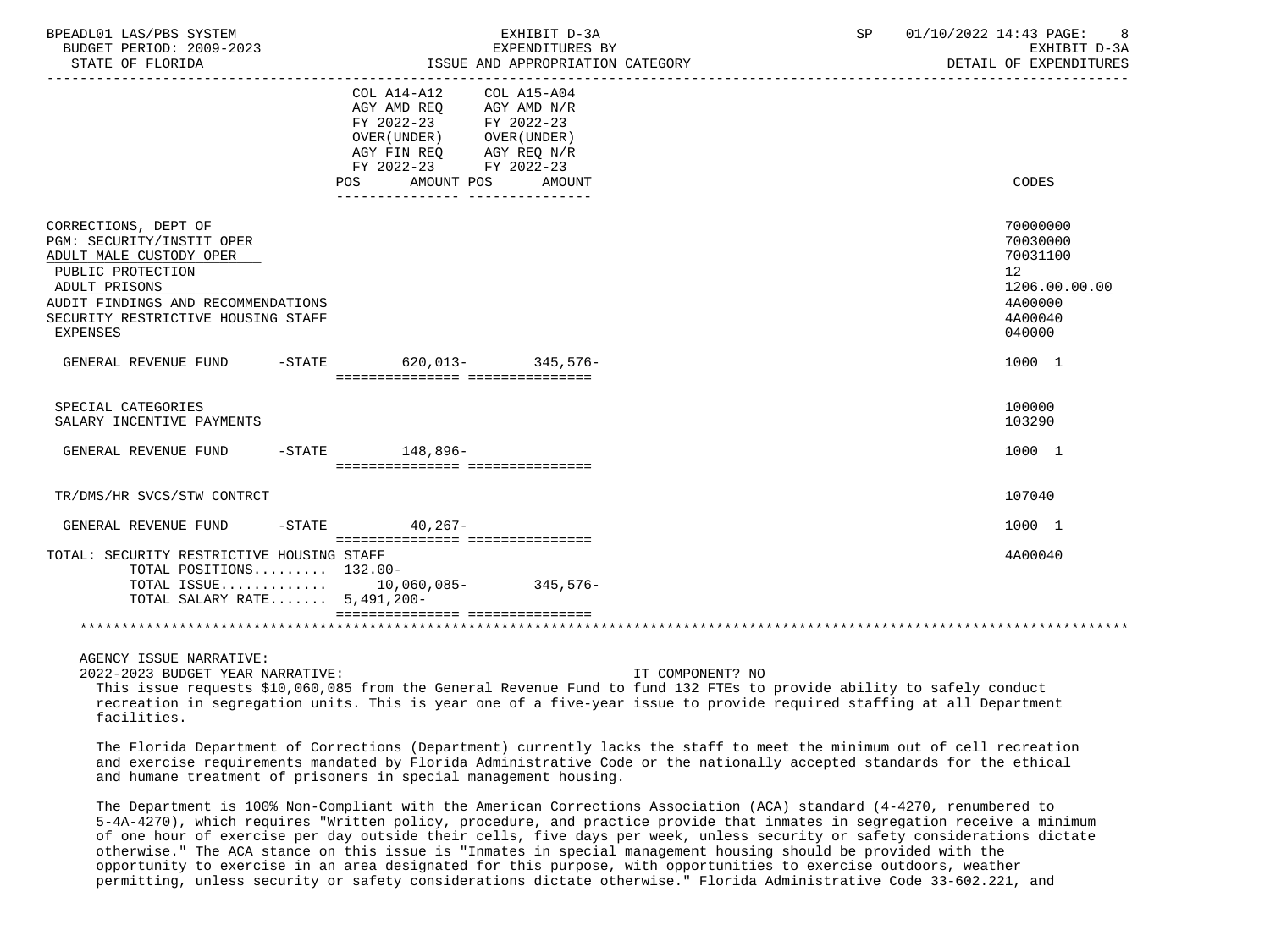| BPEADL01 LAS/PBS SYSTEM<br>BUDGET PERIOD: 2009-2023<br>STATE OF FLORIDA                                                                                                                        | EXHIBIT D-3A<br>EXPENDITURES BY<br>ISSUE AND APPROPRIATION CATEGORY                                                                                                              | <b>SP</b> | 01/10/2022 14:43 PAGE:<br>- 9<br>EXHIBIT D-3A<br>DETAIL OF EXPENDITURES       |
|------------------------------------------------------------------------------------------------------------------------------------------------------------------------------------------------|----------------------------------------------------------------------------------------------------------------------------------------------------------------------------------|-----------|-------------------------------------------------------------------------------|
|                                                                                                                                                                                                | COL A14-A12<br>COL A15-A04<br>AGY AMD REO<br>AGY AMD N/R<br>FY 2022-23<br>FY 2022-23<br>OVER ( UNDER )<br>OVER (UNDER)<br>AGY FIN REO<br>AGY REQ N/R<br>FY 2022-23<br>FY 2022-23 |           |                                                                               |
|                                                                                                                                                                                                | POS<br>AMOUNT POS<br>AMOUNT                                                                                                                                                      |           | CODES                                                                         |
| CORRECTIONS, DEPT OF<br>PGM: SECURITY/INSTIT OPER<br>ADULT MALE CUSTODY OPER<br>PUBLIC PROTECTION<br>ADULT PRISONS<br>AUDIT FINDINGS AND RECOMMENDATIONS<br>SECURITY RESTRICTIVE HOUSING STAFF |                                                                                                                                                                                  |           | 70000000<br>70030000<br>70031100<br>12<br>1206.00.00.00<br>4A00000<br>4A00040 |

 33-602.222 currently require a minimum of three hours per week of outdoor exercise. Additional staffing would allow for staff to safely conduct additional recreation hours while still conducting other duties that affect the quality of life of the offenders in our care.

 The salary requested are based on the Department proposed new rates for certified classes and are therefore higher than the standard rates.

 This issue is consistent with the Florida Strategic Plan for Economic Development strategy to improve the efficiency and effectiveness of government agencies at all levels.

Activity Reference: Maintaining Security

Amended 2022-23 Narrative after December 15, 2021

This issue is withdrawn for consideration.

| Summary: Total amended budget amount for General Revenue = \$0 |  |
|----------------------------------------------------------------|--|
|                                                                |  |

| INCREASE TRUST FUND AUTHORITY<br>INCREASE TRUST FUND AUTHORITY IN<br>SALE OF GOODS AND SERVICES TRUST<br>FUND FOR STAFF HOUSING REPAIRS AND<br>RENOVATIONS<br>EXPENSES |                                               | 4200000<br>4200040<br>040000 |
|------------------------------------------------------------------------------------------------------------------------------------------------------------------------|-----------------------------------------------|------------------------------|
| SALE/GOODS & SERVICES TF<br>-STATE                                                                                                                                     | $948.047 -$<br>============================== | 2606                         |
| OPERATING CAPITAL OUTLAY                                                                                                                                               |                                               | 060000                       |
| SALE/GOODS & SERVICES TF<br>-STATE                                                                                                                                     | $50,000-$<br>===============                  | 2606                         |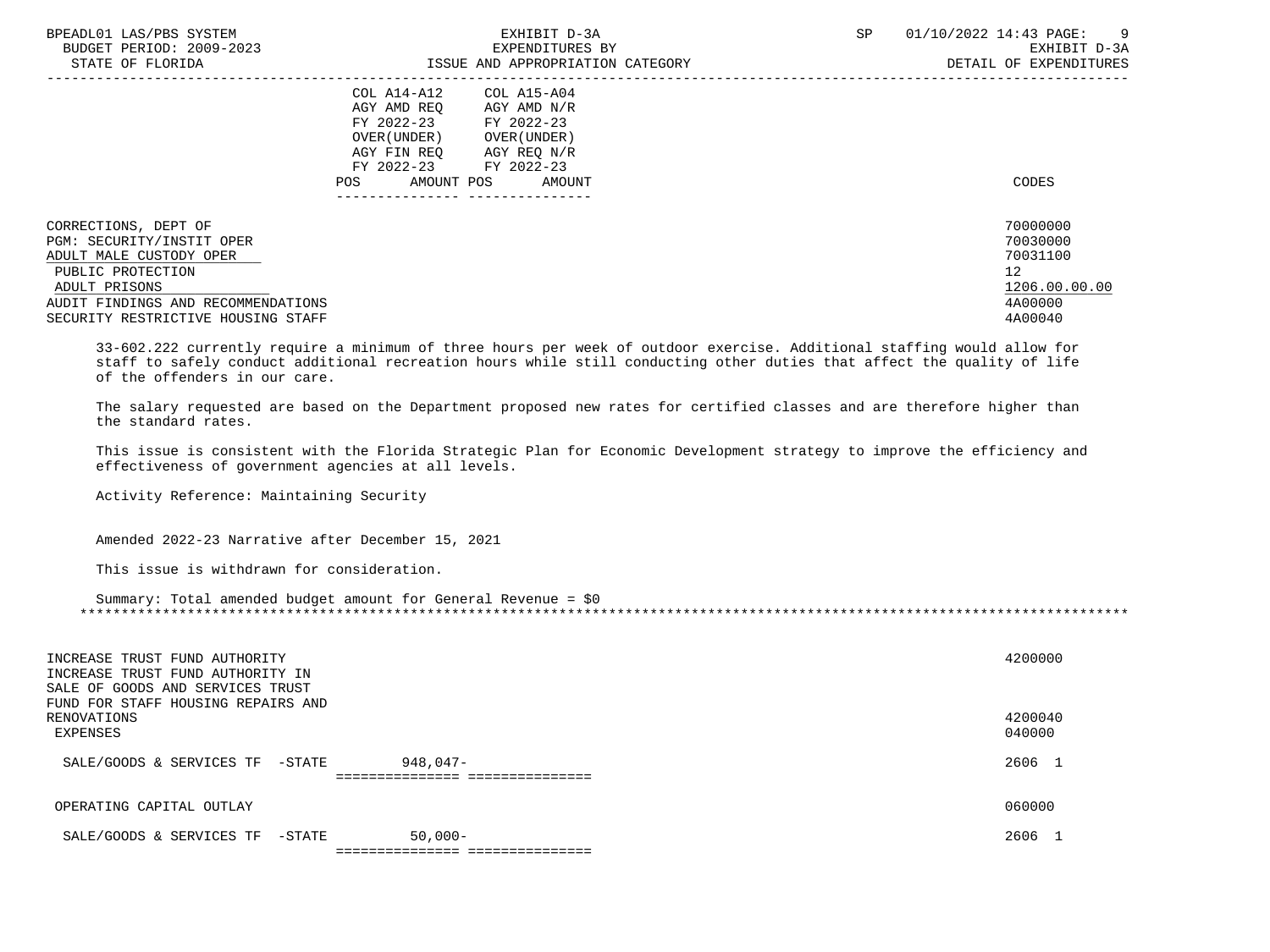| BPEADL01 LAS/PBS SYSTEM<br>BUDGET PERIOD: 2009-2023<br>STATE OF FLORIDA                                                                                                                                                                                           | EXHIBIT D-3A<br>EXPENDITURES BY<br>ISSUE AND APPROPRIATION CATEGORY                                                                                                | SP | 01/10/2022 14:43 PAGE: 10<br>EXHIBIT D-3A<br>DETAIL OF EXPENDITURES             |
|-------------------------------------------------------------------------------------------------------------------------------------------------------------------------------------------------------------------------------------------------------------------|--------------------------------------------------------------------------------------------------------------------------------------------------------------------|----|---------------------------------------------------------------------------------|
|                                                                                                                                                                                                                                                                   | COL A14-A12<br>COL A15-A04<br>AGY AMD REO<br>AGY AMD N/R<br>FY 2022-23 FY 2022-23<br>OVER (UNDER) OVER (UNDER)<br>AGY FIN REQ AGY REQ N/R<br>FY 2022-23 FY 2022-23 |    |                                                                                 |
|                                                                                                                                                                                                                                                                   | POS AMOUNT POS AMOUNT<br>--------------- ---------------                                                                                                           |    | CODES                                                                           |
| CORRECTIONS, DEPT OF<br>PGM: SECURITY/INSTIT OPER<br>ADULT MALE CUSTODY OPER<br>PUBLIC PROTECTION<br>ADULT PRISONS<br>INCREASE TRUST FUND AUTHORITY<br>INCREASE TRUST FUND AUTHORITY IN<br>SALE OF GOODS AND SERVICES TRUST<br>FUND FOR STAFF HOUSING REPAIRS AND |                                                                                                                                                                    |    | 70000000<br>70030000<br>70031100<br>12 <sup>°</sup><br>1206.00.00.00<br>4200000 |
| <b>RENOVATIONS</b><br>SPECIAL CATEGORIES                                                                                                                                                                                                                          |                                                                                                                                                                    |    | 4200040<br>100000                                                               |
| CONTRACTED SERVICES                                                                                                                                                                                                                                               |                                                                                                                                                                    |    | 100777                                                                          |
| SALE/GOODS & SERVICES TF -STATE 200,000-                                                                                                                                                                                                                          |                                                                                                                                                                    |    | 2606 1                                                                          |
| TOTAL: INCREASE TRUST FUND AUTHORITY IN<br>SALE OF GOODS AND SERVICES TRUST<br>FUND FOR STAFF HOUSING REPAIRS AND<br>RENOVATIONS<br>TOTAL ISSUE $1.198.047-$                                                                                                      | =================================                                                                                                                                  |    | 4200040                                                                         |
|                                                                                                                                                                                                                                                                   |                                                                                                                                                                    |    |                                                                                 |

 AGENCY ISSUE NARRATIVE: 2022-2023 BUDGET YEAR NARRATIVE: IT COMPONENT? NO This issue requests \$1,198,047 of authority for the Sale of Goods and Services Trust Fund to allow for repairs and renovations to staff housing units statewide.

 This issue requests authority in the Sale of Goods and Services Trust Fund to perform repairs and renovation to staff housing units at facilities statewide. The Department has hundreds of staff housing units throughout the state for which it is responsible for the general repair and maintenance. Many of these state-owned buildings are old, resulting in the physical plant operations nearing the end of their operational life expectancy. This request for trust fund authority addresses repairs and or replacement of roofs, heating and cooling systems, plumbing systems and electrical systems. The requested authority is critical for the Department to continue to have the ability to offer quality staff housing which is a vital tool in the recruitment and retention of staff.

 This issue is consistent with the Florida Strategic Plan for Economic Development strategy to improve the efficiency and effectiveness of government agencies at all levels.

Activity Reference: Maintaining Security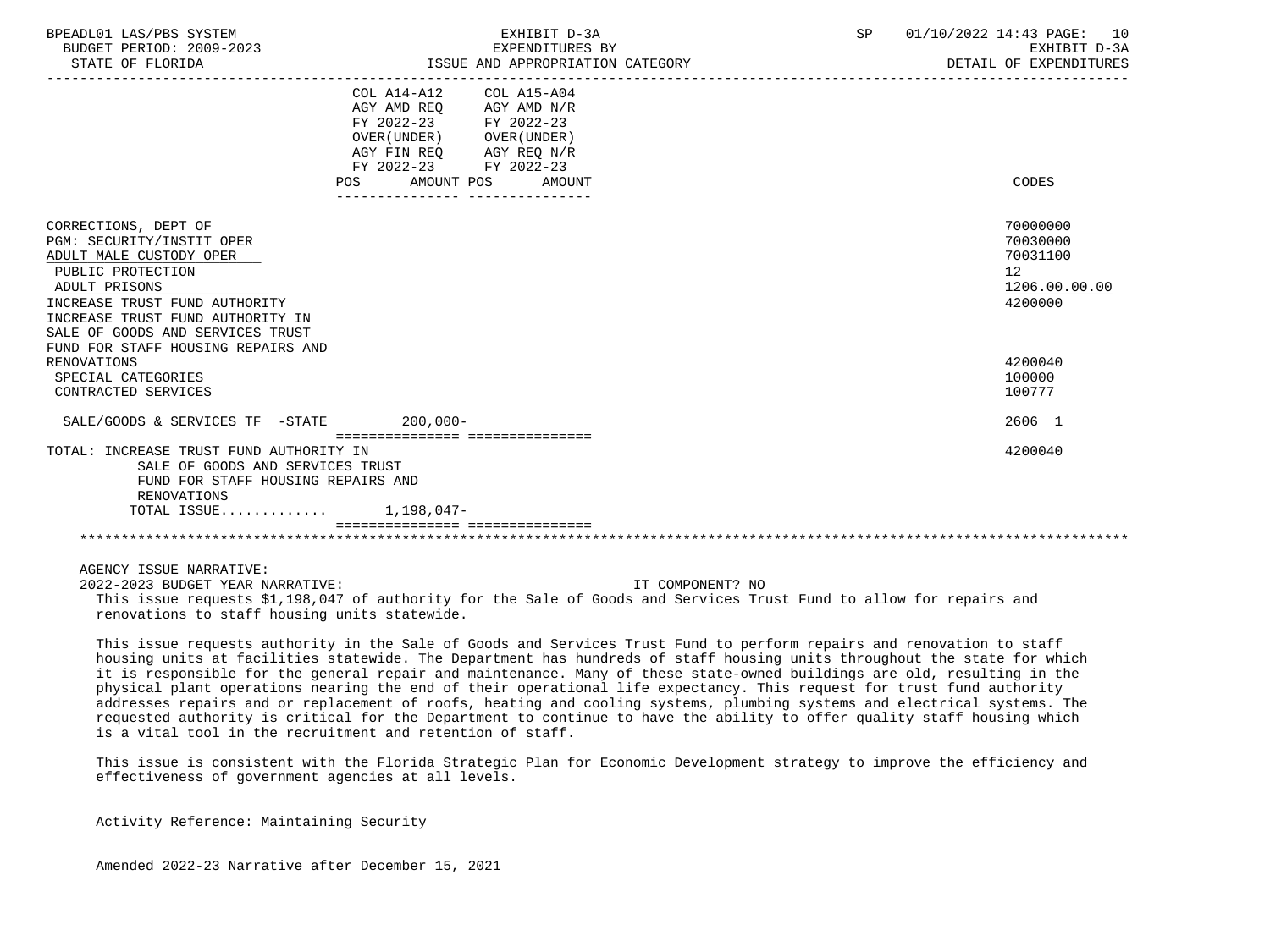| BPEADL01 LAS/PBS SYSTEM<br>BUDGET PERIOD: 2009-2023 |                                                            | EXHIBIT D-3A<br>EXPENDITURES BY                                                                                     | SP | 01/10/2022 14:43 PAGE: 11<br>EXHIBIT D-3A |
|-----------------------------------------------------|------------------------------------------------------------|---------------------------------------------------------------------------------------------------------------------|----|-------------------------------------------|
| STATE OF FLORIDA                                    |                                                            | ISSUE AND APPROPRIATION CATEGORY                                                                                    |    | DETAIL OF EXPENDITURES                    |
|                                                     | COL A14-A12                                                | COL A15-A04                                                                                                         |    |                                           |
|                                                     | AGY AMD REO                                                | AGY AMD N/R                                                                                                         |    |                                           |
|                                                     | FY 2022-23                                                 | FY 2022-23                                                                                                          |    |                                           |
|                                                     | OVER ( UNDER )                                             | OVER (UNDER )                                                                                                       |    |                                           |
|                                                     | AGY FIN REO                                                | AGY REQ N/R                                                                                                         |    |                                           |
|                                                     | FY 2022-23 FY 2022-23                                      |                                                                                                                     |    |                                           |
|                                                     | AMOUNT POS<br><b>POS</b>                                   | AMOUNT                                                                                                              |    | CODES                                     |
| CORRECTIONS, DEPT OF                                |                                                            |                                                                                                                     |    | 70000000                                  |
| PGM: SECURITY/INSTIT OPER                           |                                                            |                                                                                                                     |    | 70030000                                  |
| ADULT MALE CUSTODY OPER                             |                                                            |                                                                                                                     |    | 70031100                                  |
| PUBLIC PROTECTION                                   |                                                            |                                                                                                                     |    | 12                                        |
| ADULT PRISONS                                       |                                                            |                                                                                                                     |    | 1206.00.00.00                             |
| INCREASE TRUST FUND AUTHORITY                       |                                                            |                                                                                                                     |    | 4200000                                   |
| INCREASE TRUST FUND AUTHORITY IN                    |                                                            |                                                                                                                     |    |                                           |
| SALE OF GOODS AND SERVICES TRUST                    |                                                            |                                                                                                                     |    |                                           |
| FUND FOR STAFF HOUSING REPAIRS AND                  |                                                            |                                                                                                                     |    |                                           |
| RENOVATIONS                                         |                                                            |                                                                                                                     |    | 4200040                                   |
| This issue is withdrawn for consideration.          |                                                            |                                                                                                                     |    |                                           |
|                                                     |                                                            | Summary: Total amended budget amount for Sales of Goods and Services Trust Fund = \$0                               |    |                                           |
|                                                     |                                                            |                                                                                                                     |    |                                           |
| EMPLOYEE RETENTION AND DEVELOPMENT                  |                                                            |                                                                                                                     |    | 8500000                                   |
| CONVERSION OF CAREER SERVICE                        |                                                            |                                                                                                                     |    |                                           |
| LEADERSHIP POSITIONS TO SELECTED                    |                                                            |                                                                                                                     |    |                                           |
| EXEMPT SERVICES                                     |                                                            |                                                                                                                     |    | 8500A70                                   |
| SALARIES AND BENEFITS                               |                                                            |                                                                                                                     |    | 010000                                    |
| GENERAL REVENUE FUND                                | $-STATE$<br>7,223,098-<br>================================ |                                                                                                                     |    | 1000 1                                    |
|                                                     |                                                            |                                                                                                                     |    |                                           |
| AGENCY ISSUE NARRATIVE:                             |                                                            |                                                                                                                     |    |                                           |
| 2022-2023 BUDGET YEAR NARRATIVE:                    |                                                            | IT COMPONENT? NO                                                                                                    |    |                                           |
|                                                     |                                                            | This issue requests \$7,000,100 (\$7,000 in Security Operations and \$16,041 in Community Corrections) in requrring |    |                                           |

 This issue requests \$7,239,139 (\$7,223,098 in Security Operations and \$16,041 in Community Corrections) in recurring dollars from the General Revenue Fund to convert Correctional Probation Supervisors (8045), Correctional Probation Senior Supervisors (8046), Correctional Officer Lieutenants (8011) and Correctional Officer Captains (8013) positions that are currently classified as Career Service (CS) to Selected Exempt Status (SES). These positions are currently included in the Security Services Bargaining Unit (SSU). However, they have significant independent managerial functions, which more appropriately classifies them as Select Exempt Service positions given the breadth of managerial control, responsibility and independent oversight of Department operations each of these positions cover.

 These Correctional Probation Officer Supervisors, Senior Supervisors, Correctional Officer Lieutenants, and Correctional Officer Captains direct the daily management and activities of 593 Correctional Probation Officers, 351 Correctional Probation Specialists, 12,729 Correctional Officers, and 4,503 Correctional Officer Sergeants.

 The primary duties of these four supervisor classes include: -Planning and directing work activities -Training and developing employees -Motivating and evaluating these same employees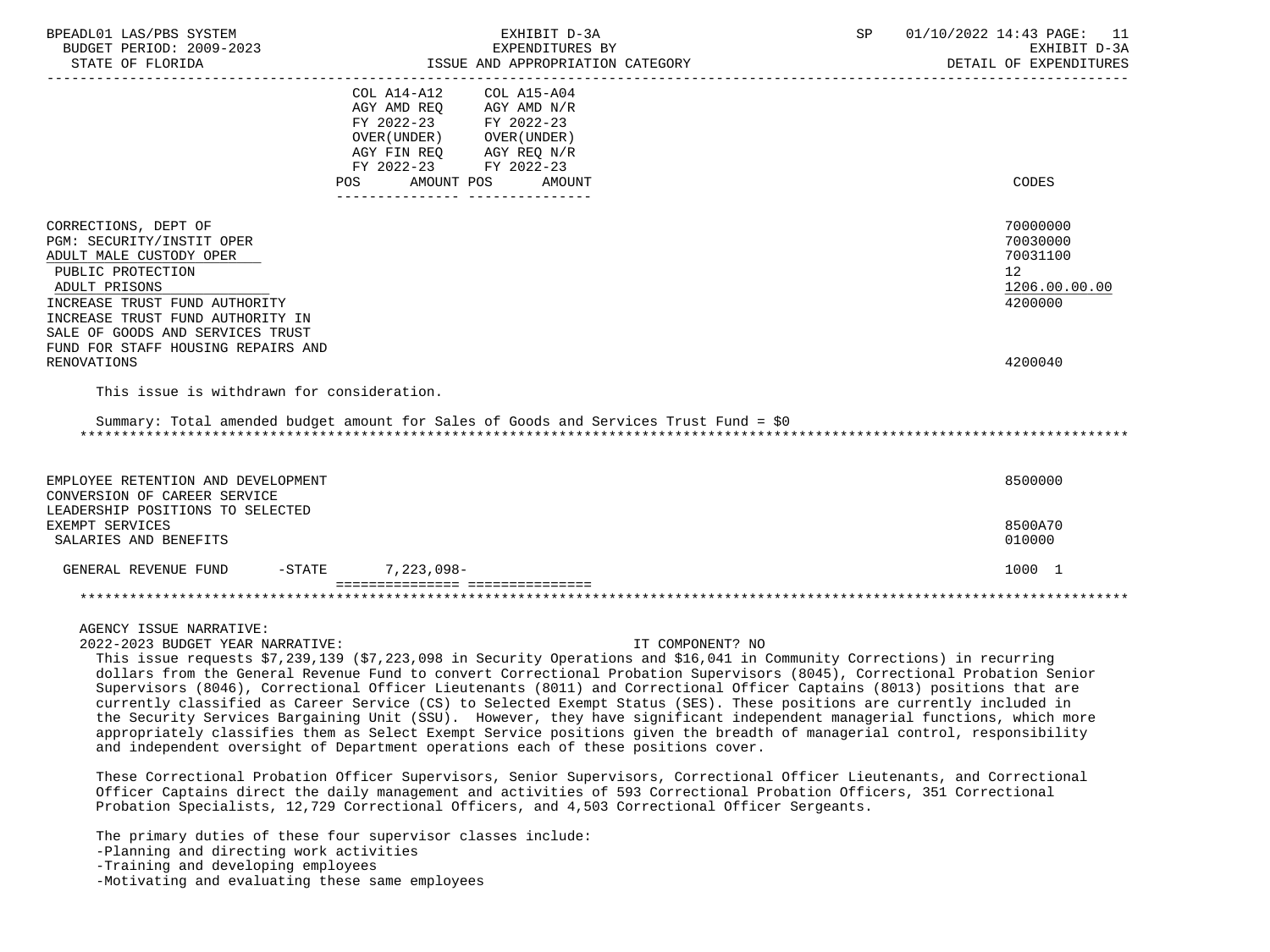| BPEADL01 LAS/PBS SYSTEM<br>BUDGET PERIOD: 2009-2023<br>STATE OF FLORIDA | EXHIBIT D-3A<br>EXPENDITURES BY<br>ISSUE AND APPROPRIATION CATEGORY | SP | 01/10/2022 14:43 PAGE:<br>12<br>EXHIBIT D-3A<br>DETAIL OF EXPENDITURES |
|-------------------------------------------------------------------------|---------------------------------------------------------------------|----|------------------------------------------------------------------------|
|                                                                         | COL A15-A04<br>COL A14-A12                                          |    |                                                                        |
|                                                                         | AGY AMD REO<br>AGY AMD N/R                                          |    |                                                                        |
|                                                                         | FY 2022-23<br>FY 2022-23                                            |    |                                                                        |
|                                                                         | OVER (UNDER) OVER (UNDER)                                           |    |                                                                        |
|                                                                         | AGY FIN REO AGY REO N/R                                             |    |                                                                        |
|                                                                         | FY 2022-23 FY 2022-23                                               |    |                                                                        |
|                                                                         | POS AMOUNT POS AMOUNT                                               |    | CODES                                                                  |
|                                                                         |                                                                     |    |                                                                        |
| CORRECTIONS, DEPT OF                                                    |                                                                     |    | 70000000                                                               |
| PGM: SECURITY/INSTIT OPER                                               |                                                                     |    | 70030000                                                               |
| ADULT MALE CUSTODY OPER                                                 |                                                                     |    | 70031100                                                               |
| PUBLIC PROTECTION                                                       |                                                                     |    | 12                                                                     |
| ADULT PRISONS                                                           |                                                                     |    | 1206.00.00.00                                                          |
| EMPLOYEE RETENTION AND DEVELOPMENT                                      |                                                                     |    | 8500000                                                                |
| CONVERSION OF CAREER SERVICE                                            |                                                                     |    |                                                                        |
| LEADERSHIP POSITIONS TO SELECTED                                        |                                                                     |    |                                                                        |
| EXEMPT SERVICES                                                         |                                                                     |    | 8500A70                                                                |

 Most of the 4,000 disciplinary actions taken against Correctional Probation and Correctional Officer series employees were initiated and recommended by these four classes of managers. Furthermore, in many locations throughout the state, these four classes of supervisors are the highest-ranking employee who is also independently responsible implementing of all aspects of the operations of the prison facility or probation office.

 Additionally, Correctional Officer Lieutenants and Captains are responsible for overall operations of Department institutions for two-thirds of the operational day. Correctional Probation Supervisors and Senior Supervisors are responsible for running independent operations at Community Corrections offices throughout the state, often with no senior management presence.

 The issue requests a conversion to SES with salary increases to commensurate overall compression within the security series. Anticipated new salaries are:

| -Correctional Probation Supervisors (8045)        | \$52,624 annually |
|---------------------------------------------------|-------------------|
| -Correctional Officer Lieutenants (8011)          | \$52,624 annually |
| -Correctional Probation Senior Supervisors (8046) | \$57,886 annually |
| -Correctional Officer Captains (8013)             | \$57,886 annually |

 The conversion of these positions to SES allows the Department to hire and retain more qualified Captains, Senior Supervisors, Lieutenants, and Supervisors. The conversion will also expand the Department's management base and allow for the proper compensation and retention of these critical leaders.

 Since there are no positions involved with this request, the Other Salary Additive (OAD) transaction was used to increase salaries.

 This issue is consistent with the Florida Strategic Plan for Economic Development strategy to improve the efficiency and effectiveness of government agencies at all levels.

 Activity Reference: Maintaining Security Instruct, Supervise, Investigate and Report

Amended 2022-23 Narrative after December 15, 2021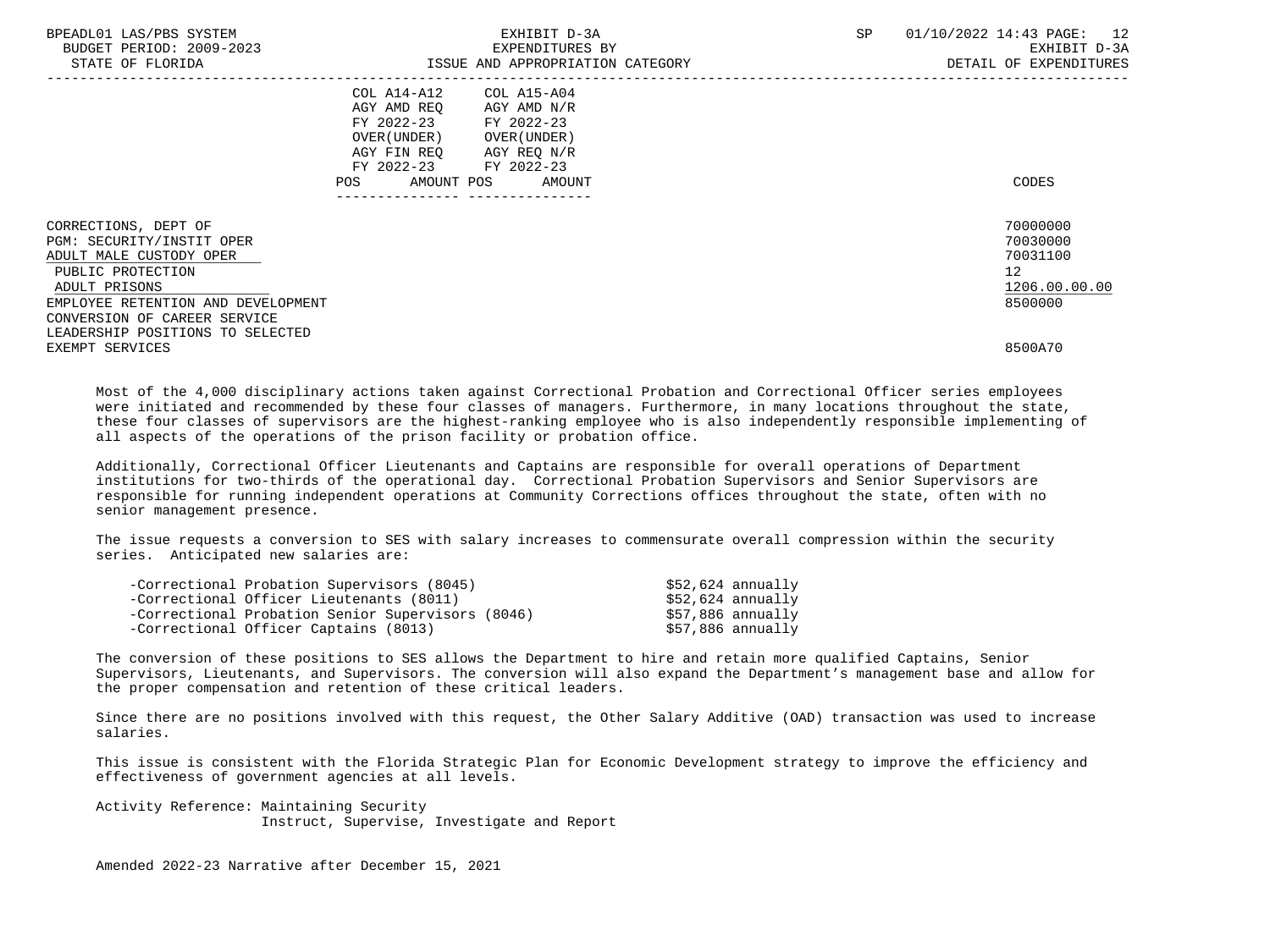| BPEADL01 LAS/PBS SYSTEM<br>BUDGET PERIOD: 2009-2023<br>STATE OF FLORIDA | ISSUE AND APPROPRIATION CATEGORY                   | EXHIBIT D-3A<br>EXPENDITURES BY | SP | 01/10/2022 14:43 PAGE: 13<br>EXHIBIT D-3A<br>DETAIL OF EXPENDITURES |
|-------------------------------------------------------------------------|----------------------------------------------------|---------------------------------|----|---------------------------------------------------------------------|
|                                                                         | COL A14-A12 COL A15-A04<br>AGY AMD REQ AGY AMD N/R |                                 |    |                                                                     |
|                                                                         | FY 2022-23 FY 2022-23                              |                                 |    |                                                                     |
|                                                                         | OVER (UNDER) OVER (UNDER)                          |                                 |    |                                                                     |
|                                                                         | AGY FIN REQ AGY REQ N/R                            |                                 |    |                                                                     |
|                                                                         | FY 2022-23 FY 2022-23<br>POS AMOUNT POS AMOUNT     |                                 |    | CODES                                                               |
|                                                                         |                                                    |                                 |    |                                                                     |
| CORRECTIONS, DEPT OF                                                    |                                                    |                                 |    | 70000000                                                            |
| PGM: SECURITY/INSTIT OPER                                               |                                                    |                                 |    | 70030000                                                            |
| ADULT MALE CUSTODY OPER                                                 |                                                    |                                 |    | 70031100                                                            |
| PUBLIC PROTECTION<br>ADULT PRISONS                                      |                                                    |                                 |    | 12                                                                  |
| EMPLOYEE RETENTION AND DEVELOPMENT                                      |                                                    |                                 |    | 1206.00.00.00<br>8500000                                            |
| CONVERSION OF CAREER SERVICE                                            |                                                    |                                 |    |                                                                     |
| LEADERSHIP POSITIONS TO SELECTED                                        |                                                    |                                 |    |                                                                     |
| EXEMPT SERVICES                                                         |                                                    |                                 |    | 8500A70                                                             |
| This issue is withdrawn for consideration.                              |                                                    |                                 |    |                                                                     |
| Summary: Total amended budget amount for General Revenue = $$0.$        |                                                    |                                 |    |                                                                     |
| TOTAL: ADULT PRISONS                                                    |                                                    |                                 |    | 1206.00.00.00                                                       |
| BY FUND TYPE                                                            |                                                    |                                 |    |                                                                     |
|                                                                         | $132.00 -$                                         |                                 |    |                                                                     |
| GENERAL REVENUE FUND 34,585,173-345,576-                                |                                                    |                                 |    | 1000                                                                |
| SALARY RATE 5,491,200-                                                  |                                                    |                                 |    |                                                                     |
|                                                                         | ================================                   |                                 |    |                                                                     |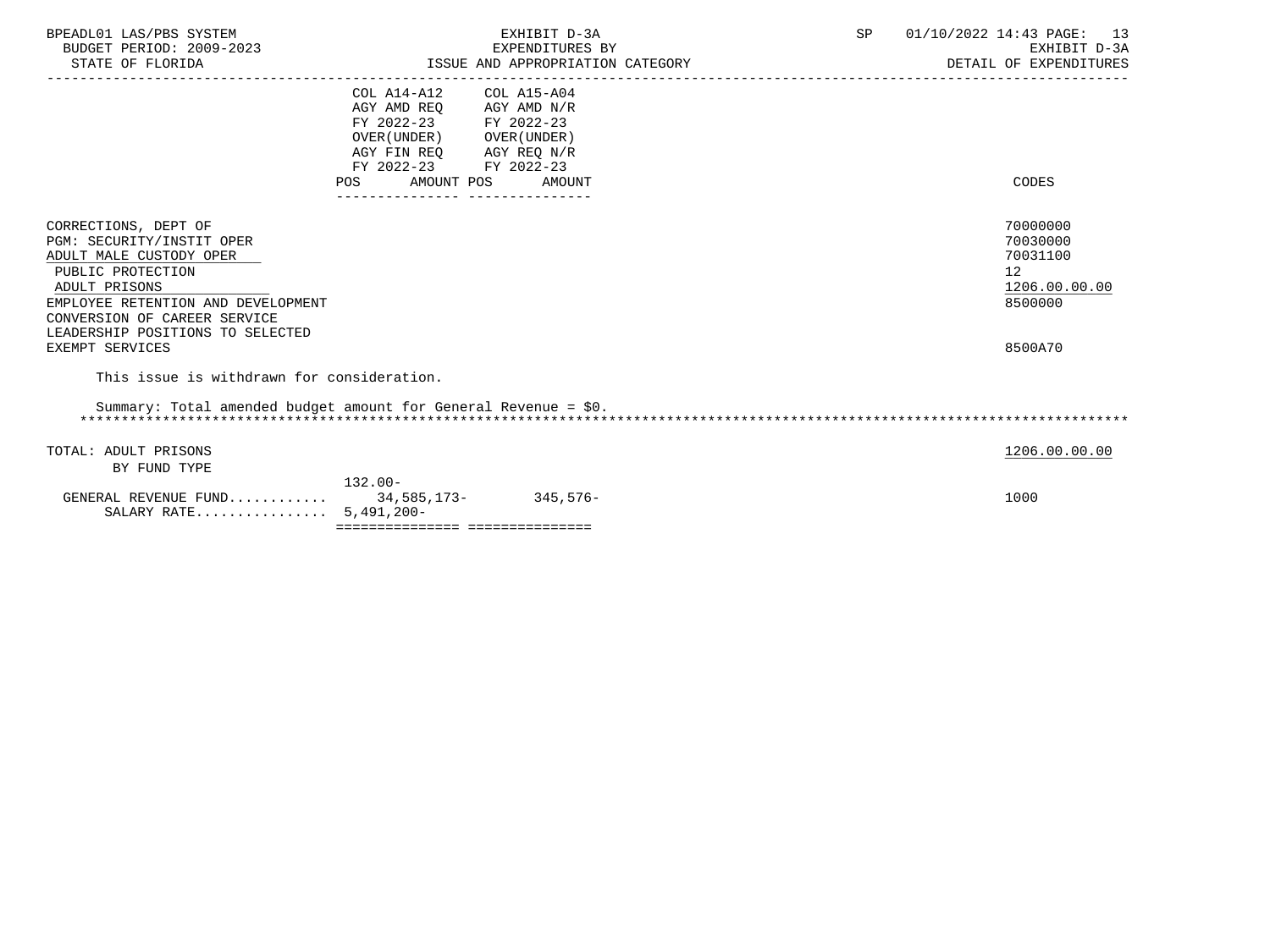| BPEADL01 LAS/PBS SYSTEM<br>BUDGET PERIOD: 2009-2023<br>STATE OF FLORIDA                                                                                                                 |                   | EXHIBIT D-3A<br>EXPENDITURES BY<br>ISSUE AND APPROPRIATION CATEGORY                                                                                                                                                     | SP | 01/10/2022 14:43 PAGE:<br>14<br>EXHIBIT D-3A<br>DETAIL OF EXPENDITURES                               |
|-----------------------------------------------------------------------------------------------------------------------------------------------------------------------------------------|-------------------|-------------------------------------------------------------------------------------------------------------------------------------------------------------------------------------------------------------------------|----|------------------------------------------------------------------------------------------------------|
|                                                                                                                                                                                         | POS.              | COL A14-A12<br>COL A15-A04<br>AGY AMD REQ<br>AGY AMD N/R<br>FY 2022-23 FY 2022-23<br>OVER (UNDER )<br>OVER ( UNDER )<br>AGY FIN REQ AGY REQ N/R<br>FY 2022-23<br>FY 2022-23<br>AMOUNT POS<br>AMOUNT<br>---------------- |    | CODES                                                                                                |
| CORRECTIONS, DEPT OF<br>PGM: SECURITY/INSTIT OPER<br>FEMALE CUSTODY OPERATIONS<br>PUBLIC PROTECTION<br>ADULT PRISONS<br>PRICE LEVEL INCREASES<br>FOOD SERVICE CONTRACT<br>FOOD PRODUCTS |                   |                                                                                                                                                                                                                         |    | 70000000<br>70030000<br>70031200<br>12 <sup>°</sup><br>1206.00.00.00<br>2300000<br>2300020<br>070000 |
| GENERAL REVENUE FUND                                                                                                                                                                    | $-\mathtt{STATE}$ | 1,115,154-                                                                                                                                                                                                              |    | 1000 1                                                                                               |
|                                                                                                                                                                                         |                   |                                                                                                                                                                                                                         |    |                                                                                                      |

2022-2023 BUDGET YEAR NARRATIVE: IT COMPONENT? NO

 This issue requests \$30,262,006 across several budget entities from the General Revenue Fund to outsource the Florida Department of Corrections food service operation and to fund three FTEs to provide statewide monitoring of outsourcing food service operations at all facilities and increase the food per diem resulting from a change to the master menu.

 Outsourcing food services will reduce the human resource's workload associated with hiring kitchen staff across the state. Having consistent staffing levels will also benefit the institutions by allowing uniformed staff to remain at their post rather than being assigned to the kitchen when vacancies occur. In addition, funding an increase in spending related to food service will allow for the current menus to be enhanced in quality which will improve morale among the inmates which directly impacts staff morale.

 This issue is consistent with the Florida Strategic Plan for Economic Development strategy to improve the efficiency and effectiveness of government agencies at all levels.

Activity: Maintaining Security

Amended 2022-23 Narrative after December 15, 2021

This issue is withdrawn for consideration.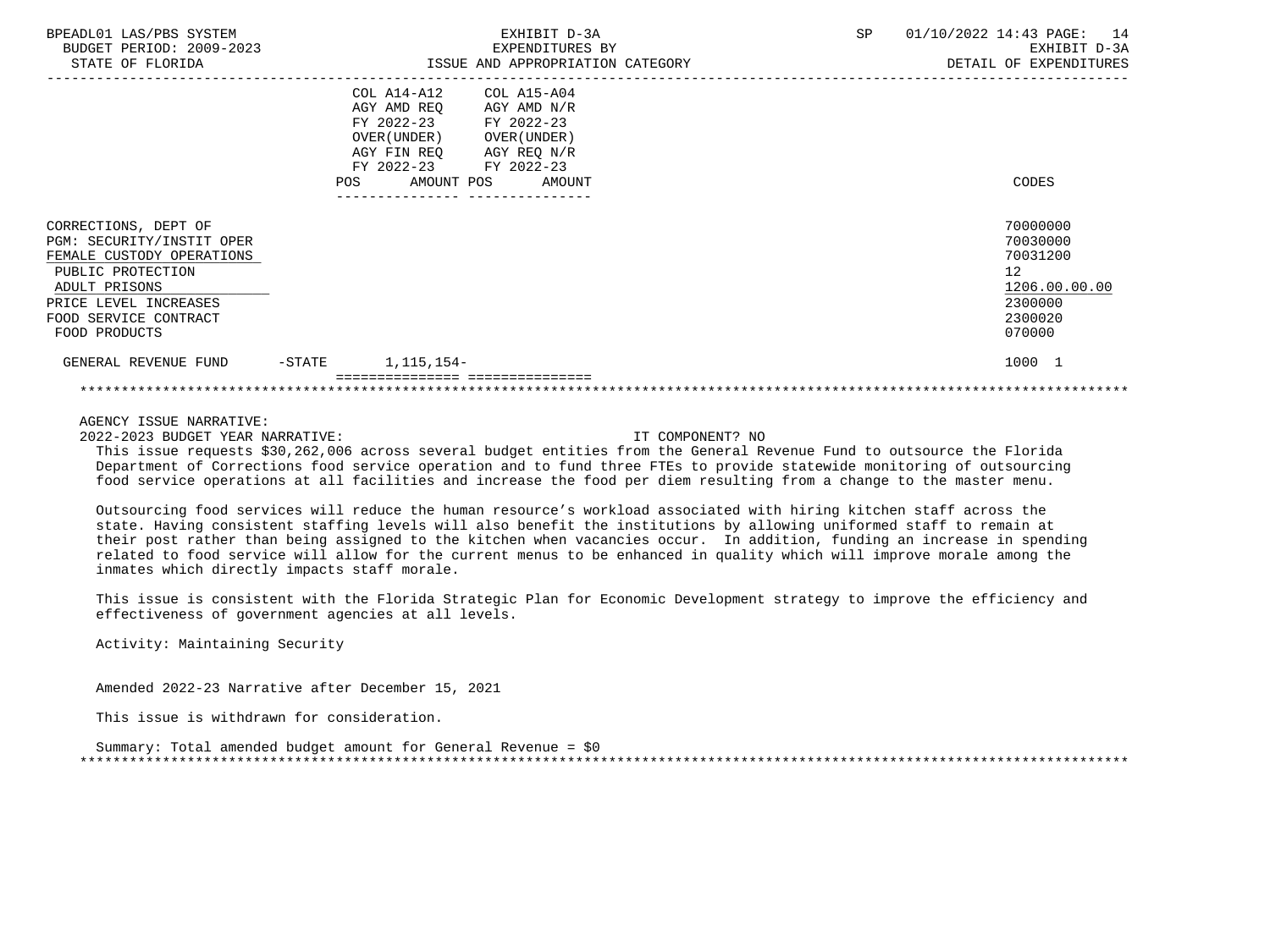| BPEADL01 LAS/PBS SYSTEM<br>BUDGET PERIOD: 2009-2023<br>STATE OF FLORIDA                                                                                                                |                                                                   | EXHIBIT D-3A<br>EXPENDITURES BY<br>ISSUE AND APPROPRIATION CATEGORY                                                                                        | SP | 01/10/2022 14:43 PAGE:<br>15<br>EXHIBIT D-3A<br>DETAIL OF EXPENDITURES                               |
|----------------------------------------------------------------------------------------------------------------------------------------------------------------------------------------|-------------------------------------------------------------------|------------------------------------------------------------------------------------------------------------------------------------------------------------|----|------------------------------------------------------------------------------------------------------|
|                                                                                                                                                                                        | COL A14-A12<br>AGY AMD REQ<br>OVER (UNDER )<br>FY 2022-23<br>POS. | COL A15-A04<br>AGY AMD N/R<br>FY 2022-23 FY 2022-23<br>OVER ( UNDER )<br>AGY FIN REQ AGY REQ N/R<br>FY 2022-23<br>AMOUNT POS<br>AMOUNT<br>---------------- |    | CODES                                                                                                |
| CORRECTIONS, DEPT OF<br>PGM: SECURITY/INSTIT OPER<br>MALE/YOUTH OFFENDER CUST<br>PUBLIC PROTECTION<br>ADULT PRISONS<br>PRICE LEVEL INCREASES<br>FOOD SERVICE CONTRACT<br>FOOD PRODUCTS |                                                                   |                                                                                                                                                            |    | 70000000<br>70030000<br>70031300<br>12 <sup>°</sup><br>1206.00.00.00<br>2300000<br>2300020<br>070000 |
| GENERAL REVENUE FUND                                                                                                                                                                   | $-$ STATE                                                         | 352,667-                                                                                                                                                   |    | 1000 1                                                                                               |
|                                                                                                                                                                                        |                                                                   |                                                                                                                                                            |    |                                                                                                      |

2022-2023 BUDGET YEAR NARRATIVE: IT COMPONENT? NO

 This issue requests \$30,262,006 across several budget entities from the General Revenue Fund to outsource the Florida Department of Corrections food service operation and to fund three FTEs to provide statewide monitoring of outsourcing food service operations at all facilities and increase the food per diem resulting from a change to the master menu.

 Outsourcing food services will reduce the human resource's workload associated with hiring kitchen staff across the state. Having consistent staffing levels will also benefit the institutions by allowing uniformed staff to remain at their post rather than being assigned to the kitchen when vacancies occur. In addition, funding an increase in spending related to food service will allow for the current menus to be enhanced in quality which will improve morale among the inmates which directly impacts staff morale.

 This issue is consistent with the Florida Strategic Plan for Economic Development strategy to improve the efficiency and effectiveness of government agencies at all levels.

Activity: Maintaining Security

Amended 2022-23 Narrative after December 15, 2021

This issue is withdrawn for consideration.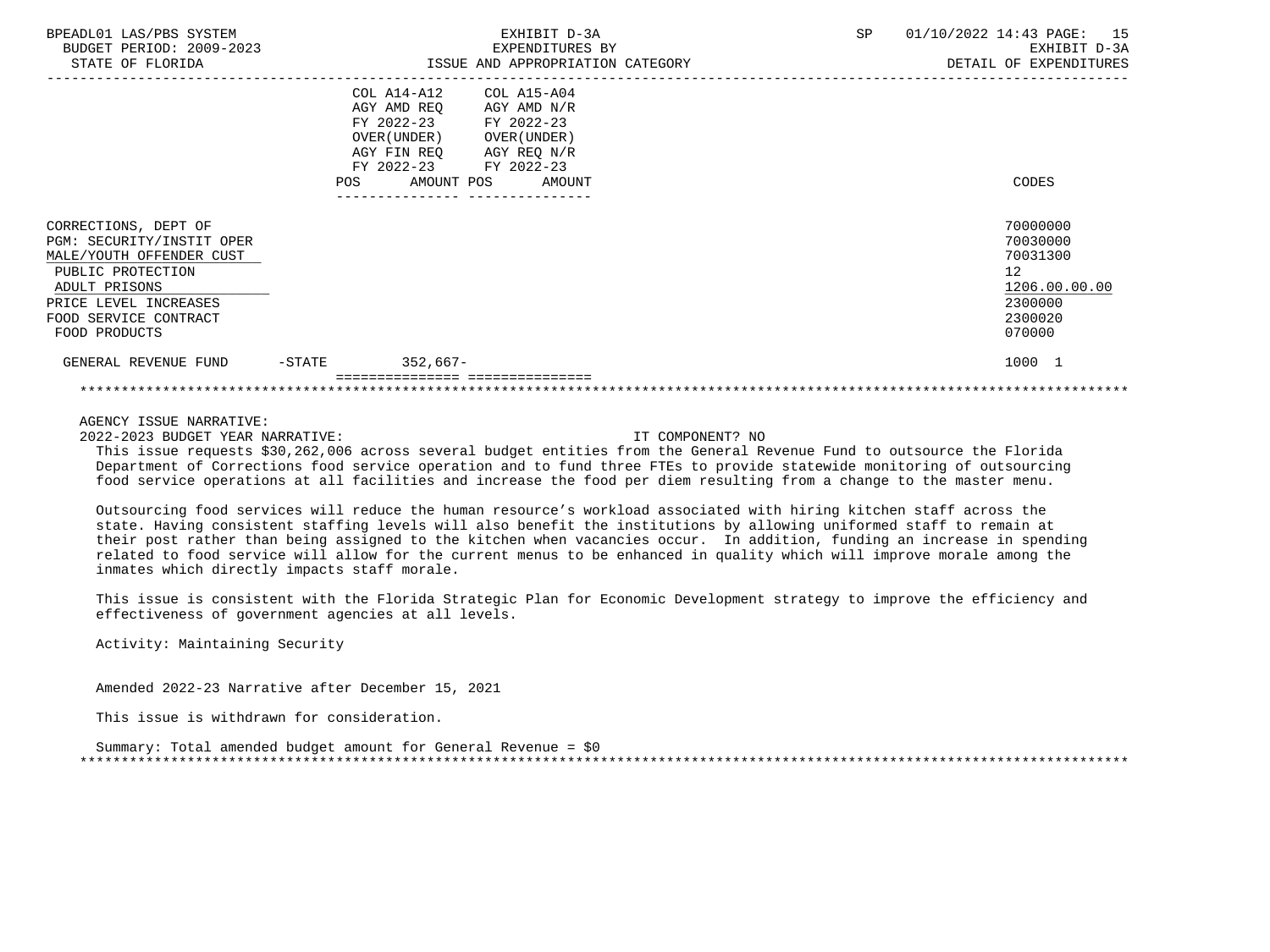| BPEADL01 LAS/PBS SYSTEM<br>BUDGET PERIOD: 2009-2023<br>STATE OF FLORIDA                                                                                                                 |        | EXHIBIT D-3A<br>EXPENDITURES BY<br>ISSUE AND APPROPRIATION CATEGORY                                                                                                                                                    | SP | 01/10/2022 14:43 PAGE:<br>16<br>EXHIBIT D-3A<br>DETAIL OF EXPENDITURES                  |
|-----------------------------------------------------------------------------------------------------------------------------------------------------------------------------------------|--------|------------------------------------------------------------------------------------------------------------------------------------------------------------------------------------------------------------------------|----|-----------------------------------------------------------------------------------------|
|                                                                                                                                                                                         | POS    | COL A14-A12<br>COL A15-A04<br>AGY AMD REQ<br>AGY AMD N/R<br>FY 2022-23 FY 2022-23<br>OVER (UNDER )<br>OVER ( UNDER )<br>AGY REQ N/R<br>AGY FIN REO<br>FY 2022-23 FY 2022-23<br>AMOUNT POS<br>AMOUNT<br>--------------- |    | CODES                                                                                   |
| CORRECTIONS, DEPT OF<br>PGM: SECURITY/INSTIT OPER<br>SPECIALTY INST OPERATIONS<br>PUBLIC PROTECTION<br>ADULT PRISONS<br>PRICE LEVEL INCREASES<br>FOOD SERVICE CONTRACT<br>FOOD PRODUCTS |        |                                                                                                                                                                                                                        |    | 70000000<br>70030000<br>70031400<br>12<br>1206.00.00.00<br>2300000<br>2300020<br>070000 |
| GENERAL REVENUE FUND                                                                                                                                                                    | -STATE | 12,466,512-                                                                                                                                                                                                            |    | 1000 1                                                                                  |
|                                                                                                                                                                                         |        |                                                                                                                                                                                                                        |    |                                                                                         |

2022-2023 BUDGET YEAR NARRATIVE: IT COMPONENT? NO

 This issue requests \$30,262,006 across several budget entities from the General Revenue Fund to outsource the Florida Department of Corrections food service operation and to fund three FTEs to provide statewide monitoring of outsourcing food service operations at all facilities and increase the food per diem resulting from a change to the master menu.

 Outsourcing food services will reduce the human resource's workload associated with hiring kitchen staff across the state. Having consistent staffing levels will also benefit the institutions by allowing uniformed staff to remain at their post rather than being assigned to the kitchen when vacancies occur. In addition, funding an increase in spending related to food service will allow for the current menus to be enhanced in quality which will improve morale among the inmates which directly impacts staff morale.

 This issue is consistent with the Florida Strategic Plan for Economic Development strategy to improve the efficiency and effectiveness of government agencies at all levels.

Activity: Maintaining Security

Amended 2022-23 Narrative after December 15, 2021

This issue is withdrawn for consideration.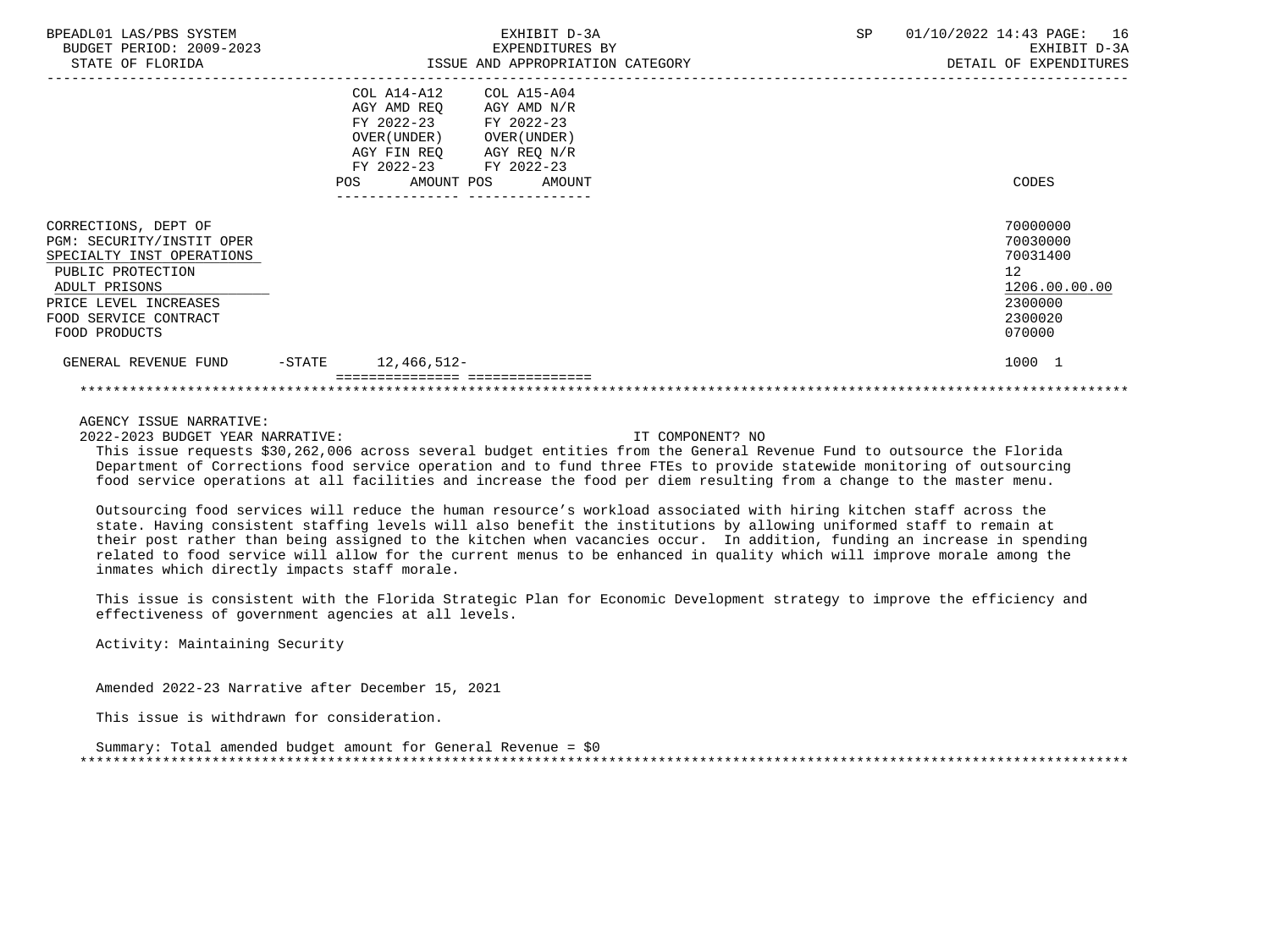| BPEADL01 LAS/PBS SYSTEM<br>BUDGET PERIOD: 2009-2023<br>STATE OF FLORIDA                                                                                                                                                      | EXHIBIT D-3A<br>EXPENDITURES BY<br>ISSUE AND APPROPRIATION CATEGORY                                                                                                                                                                    | SP | 01/10/2022 14:43 PAGE: 17<br>EXHIBIT D-3A<br>DETAIL OF EXPENDITURES                     |
|------------------------------------------------------------------------------------------------------------------------------------------------------------------------------------------------------------------------------|----------------------------------------------------------------------------------------------------------------------------------------------------------------------------------------------------------------------------------------|----|-----------------------------------------------------------------------------------------|
|                                                                                                                                                                                                                              | COL A14-A12<br>COL A15-A04<br>AGY AMD REO<br>AGY AMD N/R<br>FY 2022-23 FY 2022-23<br>OVER(UNDER) OVER(UNDER)<br>AGY REQ N/R<br>AGY FIN REO<br>FY 2022-23 FY 2022-23<br>POS AMOUNT POS AMOUNT<br>______________________________________ |    | CODES                                                                                   |
| CORRECTIONS, DEPT OF<br>PGM: SECURITY/INSTIT OPER<br>EXEC DIRECTION/SUPPORT<br>GOV OPERATIONS/SUPPORT<br>EXEC LEADERSHIP/SUPPRT SVC<br>PRICE LEVEL INCREASES<br>FOOD SERVICE CONTRACT<br>SALARY RATE<br>SALARY RATE 103.255- | =================================                                                                                                                                                                                                      |    | 70000000<br>70030000<br>70031900<br>16<br>1602.00.00.00<br>2300000<br>2300020<br>000000 |
| SALARIES AND BENEFITS                                                                                                                                                                                                        |                                                                                                                                                                                                                                        |    | 010000                                                                                  |
| GENERAL REVENUE FUND                                                                                                                                                                                                         | $3.00-$<br>-STATE 190,652-<br>================================                                                                                                                                                                         |    | 1000 1                                                                                  |
| <b>EXPENSES</b>                                                                                                                                                                                                              |                                                                                                                                                                                                                                        |    | 040000                                                                                  |
| GENERAL REVENUE FUND                                                                                                                                                                                                         | $-STATE$ 32.163- 15.261-<br>=================================                                                                                                                                                                          |    | 1000 1                                                                                  |
| SPECIAL CATEGORIES<br>TR/DMS/HR SVCS/STW CONTRCT                                                                                                                                                                             |                                                                                                                                                                                                                                        |    | 100000<br>107040                                                                        |
| GENERAL REVENUE FUND -STATE 915-                                                                                                                                                                                             |                                                                                                                                                                                                                                        |    | 1000 1                                                                                  |
| TOTAL: FOOD SERVICE CONTRACT<br>TOTAL POSITIONS 3.00-<br>TOTAL ISSUE<br>TOTAL SALARY RATE 103,255-                                                                                                                           | ___________________________________<br>223,730- 15,261-                                                                                                                                                                                |    | 2300020                                                                                 |
|                                                                                                                                                                                                                              | =================================                                                                                                                                                                                                      |    |                                                                                         |

2022-2023 BUDGET YEAR NARRATIVE: IT COMPONENT? NO

 This issue requests \$30,262,006 across several budget entities from the General Revenue Fund to outsource the Florida Department of Corrections food service operation and to fund three FTEs to provide statewide monitoring of outsourcing food service operations at all facilities and increase the food per diem resulting from a change to the master menu.

 Outsourcing food services will reduce the human resource's workload associated with hiring kitchen staff across the state. Having consistent staffing levels will also benefit the institutions by allowing uniformed staff to remain at their post rather than being assigned to the kitchen when vacancies occur. In addition, funding an increase in spending related to food service will allow for the current menus to be enhanced in quality which will improve morale among the inmates which directly impacts staff morale.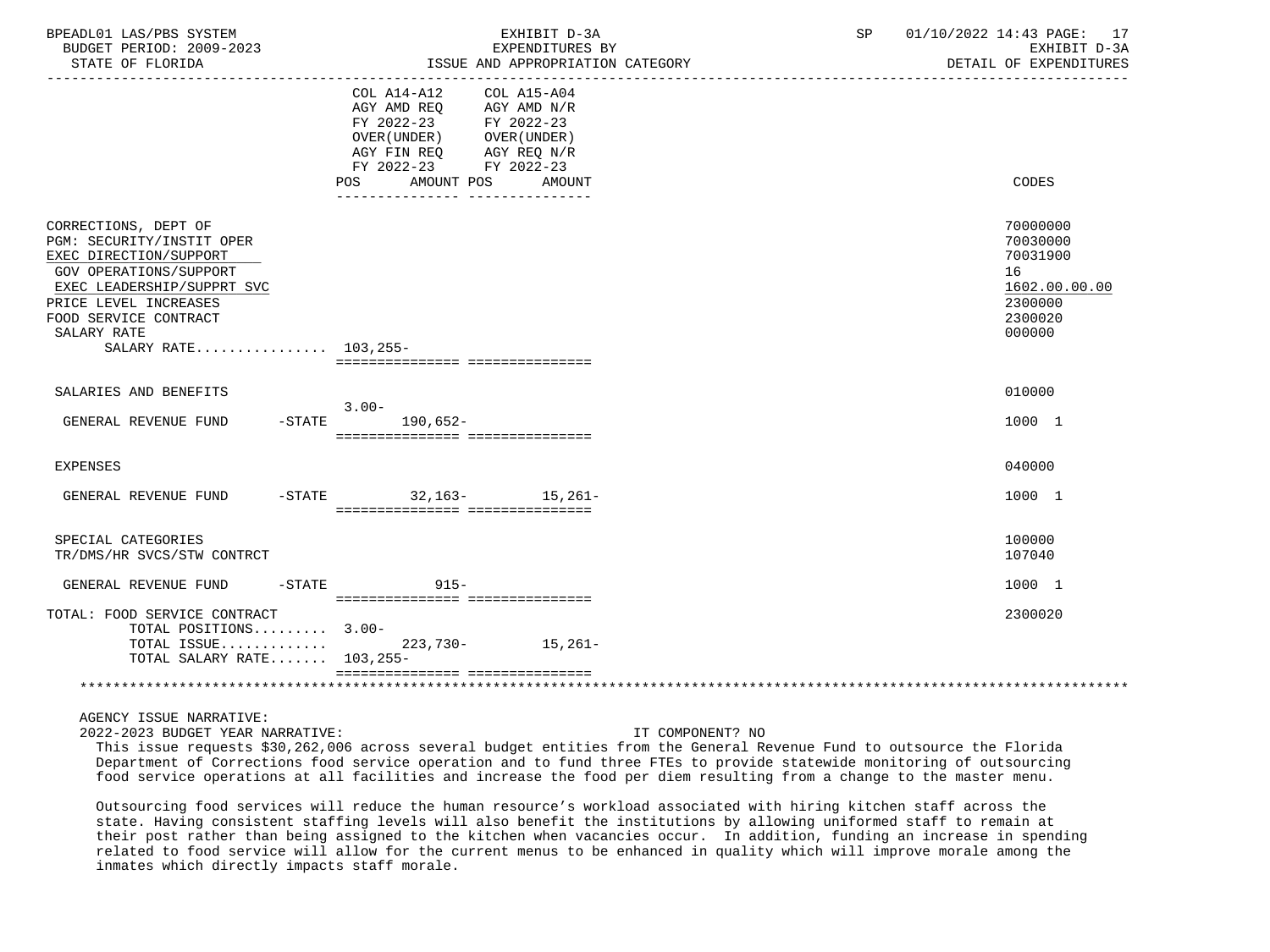| BPEADL01 LAS/PBS SYSTEM<br>BUDGET PERIOD: 2009-2023<br>STATE OF FLORIDA                                                                                                               | EXHIBIT D-3A<br>EXPENDITURES BY                                                                                                                                                                | ISSUE AND APPROPRIATION CATEGORY                                                                                                                                                                                                                   | SP | 01/10/2022 14:43 PAGE:<br>18<br>EXHIBIT D-3A<br>DETAIL OF EXPENDITURES        |
|---------------------------------------------------------------------------------------------------------------------------------------------------------------------------------------|------------------------------------------------------------------------------------------------------------------------------------------------------------------------------------------------|----------------------------------------------------------------------------------------------------------------------------------------------------------------------------------------------------------------------------------------------------|----|-------------------------------------------------------------------------------|
|                                                                                                                                                                                       | COL A14-A12<br>COL A15-A04<br>AGY AMD REQ<br>AGY AMD N/R<br>FY 2022-23 FY 2022-23<br>OVER (UNDER) OVER (UNDER)<br>AGY FIN REQ AGY REQ N/R<br>FY 2022-23 FY 2022-23<br><b>POS</b><br>AMOUNT POS | AMOUNT                                                                                                                                                                                                                                             |    | CODES                                                                         |
| CORRECTIONS, DEPT OF<br>PGM: SECURITY/INSTIT OPER<br>EXEC DIRECTION/SUPPORT<br>GOV OPERATIONS/SUPPORT<br>EXEC LEADERSHIP/SUPPRT SVC<br>PRICE LEVEL INCREASES<br>FOOD SERVICE CONTRACT |                                                                                                                                                                                                |                                                                                                                                                                                                                                                    |    | 70000000<br>70030000<br>70031900<br>16<br>1602.00.00.00<br>2300000<br>2300020 |
| level to fulfill the requested positions.<br>effectiveness of government agencies at all levels.<br>Activity: Maintaining Security                                                    |                                                                                                                                                                                                | The Other Salary Additive (OAD) transaction was used to increase salaries to commensurate with the knowledge and skill<br>This issue is consistent with the Florida Strategic Plan for Economic Development strategy to improve the efficiency and |    |                                                                               |
| Amended 2022-23 Narrative after December 15, 2021<br>This issue is withdrawn for consideration.                                                                                       | Summary: Total amended budget amount for General Revenue = $$0$                                                                                                                                |                                                                                                                                                                                                                                                    |    |                                                                               |
|                                                                                                                                                                                       |                                                                                                                                                                                                |                                                                                                                                                                                                                                                    |    |                                                                               |
| SECURITY                                                                                                                                                                              |                                                                                                                                                                                                |                                                                                                                                                                                                                                                    |    | 4300000                                                                       |
| PRISON RAPE ELIMINATION PROGRAM<br>COMPLIANCE<br>SALARY RATE<br>SALARY RATE 843,210                                                                                                   | =================================                                                                                                                                                              |                                                                                                                                                                                                                                                    |    | 4300020<br>000000                                                             |
| SALARIES AND BENEFITS                                                                                                                                                                 |                                                                                                                                                                                                |                                                                                                                                                                                                                                                    |    | 010000                                                                        |
| $-$ STATE<br>GENERAL REVENUE FUND                                                                                                                                                     | 22.00<br>1,859,800<br>================================                                                                                                                                         |                                                                                                                                                                                                                                                    |    | 1000 1                                                                        |
| <b>EXPENSES</b>                                                                                                                                                                       |                                                                                                                                                                                                |                                                                                                                                                                                                                                                    |    | 040000                                                                        |
| $-$ STATE<br>GENERAL REVENUE FUND                                                                                                                                                     | 228,272<br>================================                                                                                                                                                    | 111,914                                                                                                                                                                                                                                            |    | 1000 1                                                                        |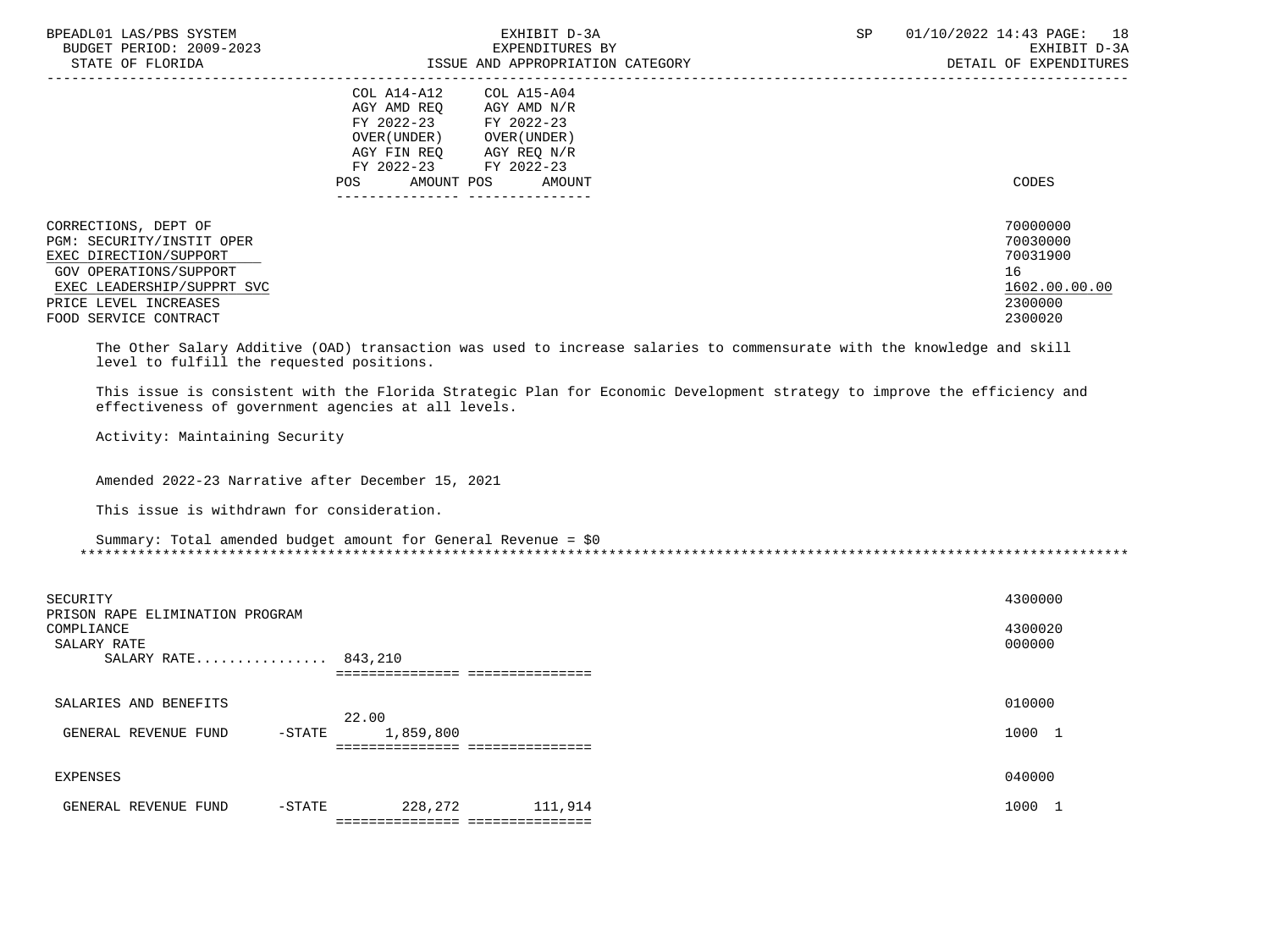| BPEADL01 LAS/PBS SYSTEM<br>BUDGET PERIOD: 2009-2023                                                                                                                                                                                                  |                                                                                                                                               | EXHIBIT D-3A<br>EXPENDITURES BY                     |                  | SP | 01/10/2022 14:43 PAGE: 19<br>EXHIBIT D-3A                                                         |
|------------------------------------------------------------------------------------------------------------------------------------------------------------------------------------------------------------------------------------------------------|-----------------------------------------------------------------------------------------------------------------------------------------------|-----------------------------------------------------|------------------|----|---------------------------------------------------------------------------------------------------|
| STATE OF FLORIDA                                                                                                                                                                                                                                     | ------------------------------------                                                                                                          | ISSUE AND APPROPRIATION CATEGORY                    |                  |    | DETAIL OF EXPENDITURES                                                                            |
|                                                                                                                                                                                                                                                      | COL A14-A12<br>AGY AMD REO<br>FY 2022-23 FY 2022-23<br>OVER (UNDER) OVER (UNDER)<br>AGY FIN REQ<br>FY 2022-23 FY 2022-23<br>AMOUNT POS<br>POS | COL A15-A04<br>AGY AMD N/R<br>AGY REQ N/R<br>AMOUNT |                  |    | CODES                                                                                             |
|                                                                                                                                                                                                                                                      | ______________________________________                                                                                                        |                                                     |                  |    |                                                                                                   |
| CORRECTIONS, DEPT OF<br>PGM: SECURITY/INSTIT OPER<br>EXEC DIRECTION/SUPPORT<br>GOV OPERATIONS/SUPPORT<br>EXEC LEADERSHIP/SUPPRT SVC<br>SECURITY<br>PRISON RAPE ELIMINATION PROGRAM<br>COMPLIANCE<br>SPECIAL CATEGORIES<br>ACQUISITION/MOTOR VEHICLES |                                                                                                                                               |                                                     |                  |    | 70000000<br>70030000<br>70031900<br>16<br>1602.00.00.00<br>4300000<br>4300020<br>100000<br>100021 |
| GENERAL REVENUE FUND                                                                                                                                                                                                                                 | -STATE 370,172 370,172<br>================================                                                                                    |                                                     |                  |    | 1000 1                                                                                            |
| SALARY INCENTIVE PAYMENTS                                                                                                                                                                                                                            |                                                                                                                                               |                                                     |                  |    | 103290                                                                                            |
| GENERAL REVENUE FUND                                                                                                                                                                                                                                 | $-STATE$ 24,816<br>=================================                                                                                          |                                                     |                  |    | 1000 1                                                                                            |
| TR/DMS/HR SVCS/STW CONTRCT                                                                                                                                                                                                                           |                                                                                                                                               |                                                     |                  |    | 107040                                                                                            |
| GENERAL REVENUE FUND                                                                                                                                                                                                                                 | $-$ STATE<br>6,711                                                                                                                            |                                                     |                  |    | 1000 1                                                                                            |
| TOTAL: PRISON RAPE ELIMINATION PROGRAM<br>COMPLIANCE<br>TOTAL POSITIONS 22.00<br>TOTAL ISSUE<br>TOTAL SALARY RATE 843,210                                                                                                                            | ================================<br>2,489,771                                                                                                 | 482,086                                             |                  |    | 4300020                                                                                           |
|                                                                                                                                                                                                                                                      |                                                                                                                                               |                                                     |                  |    |                                                                                                   |
|                                                                                                                                                                                                                                                      |                                                                                                                                               |                                                     |                  |    |                                                                                                   |
| AGENCY ISSUE NARRATIVE:<br>2022-2023 BUDGET YEAR NARRATIVE:                                                                                                                                                                                          |                                                                                                                                               |                                                     | IT COMPONENT? NO |    |                                                                                                   |

Amended 2022-23 Narrative after December 15, 2021

 This issue requests \$2,489,771 from the General Revenue Fund for 22 FTEs to perform investigations on Prison Rape Elimination Act (PREA) allegations.

 In order to reach a settlement in the currently open Civil Rights of Institutionalized Persons Act investigation by the Department of Justice into the Florida Department of Corrections (FDC), the agency needs additional personnel assigned to the Office of the Inspector General (IG) that completes its investigations.

Currently, the IG Office intakes approximately 2,000 PREA allegations a calendar year. The addition of twenty Inspectors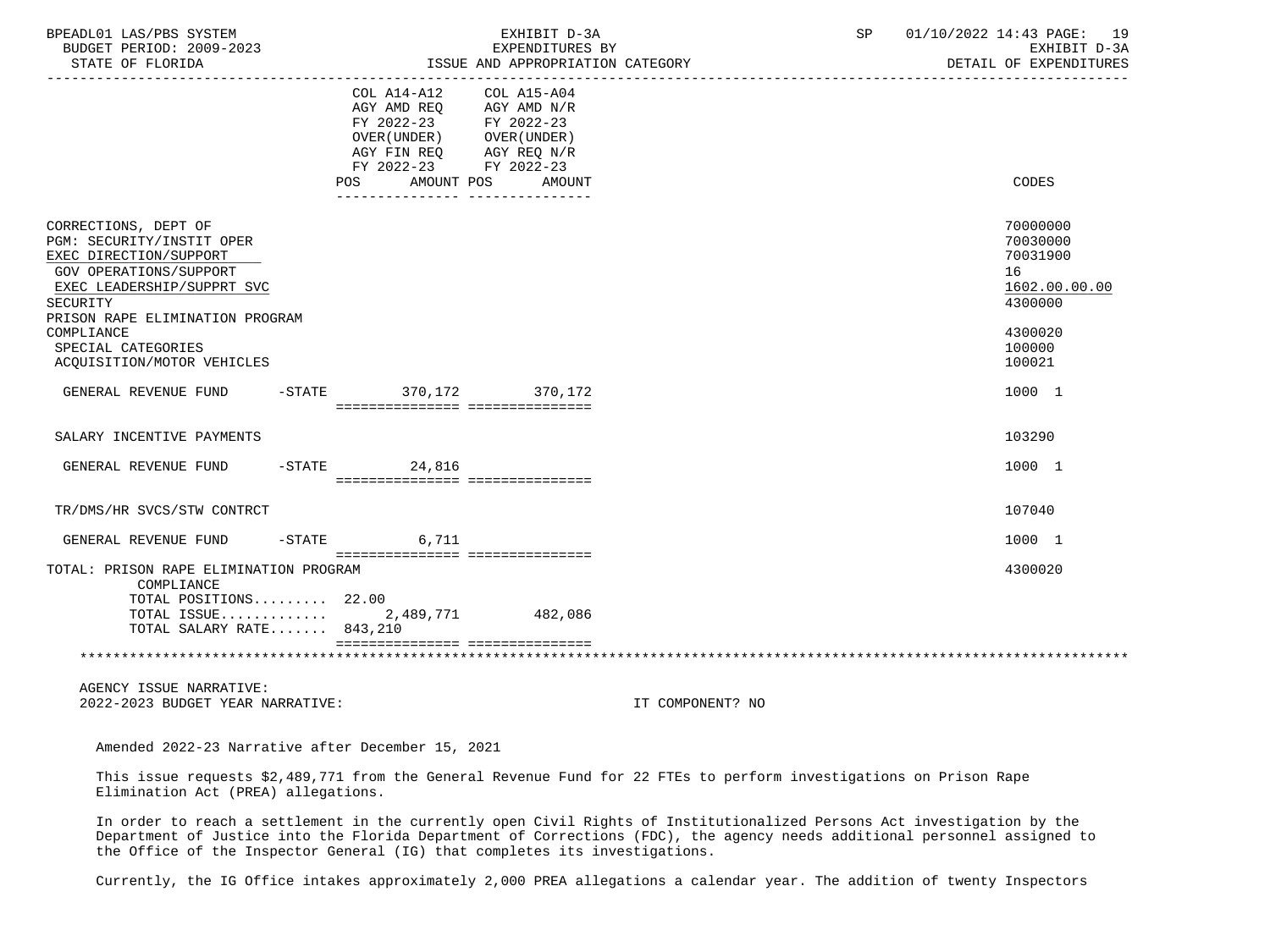| BPEADL01 LAS/PBS SYSTEM<br>BUDGET PERIOD: 2009-2023<br>STATE OF FLORIDA                                                                                                            | EXHIBIT D-3A<br>EXPENDITURES BY<br>ISSUE AND APPROPRIATION CATEGORY                                                                                                                                                | SP | 01/10/2022 14:43 PAGE:<br>20<br>EXHIBIT D-3A<br>DETAIL OF EXPENDITURES |
|------------------------------------------------------------------------------------------------------------------------------------------------------------------------------------|--------------------------------------------------------------------------------------------------------------------------------------------------------------------------------------------------------------------|----|------------------------------------------------------------------------|
|                                                                                                                                                                                    | COL A14-A12<br>COL A15-A04<br>AGY AMD REO<br>AGY AMD N/R<br>FY 2022-23 FY 2022-23<br>OVER ( UNDER )<br>OVER ( UNDER )<br>AGY FIN REO<br>AGY REQ N/R<br>FY 2022-23 FY 2022-23<br>AMOUNT POS<br>AMOUNT<br><b>POS</b> |    | CODES                                                                  |
| CORRECTIONS, DEPT OF<br>PGM: SECURITY/INSTIT OPER<br>EXEC DIRECTION/SUPPORT<br>GOV OPERATIONS/SUPPORT<br>EXEC LEADERSHIP/SUPPRT SVC<br>SECURITY<br>PRISON RAPE ELIMINATION PROGRAM |                                                                                                                                                                                                                    |    | 70000000<br>70030000<br>70031900<br>16<br>1602.00.00.00<br>4300000     |
| COMPLIANCE                                                                                                                                                                         |                                                                                                                                                                                                                    |    | 4300020                                                                |

 and two Inspector Supervisors, with the vehicles and supplies needed to support the mission, are needed to meet the investigatory requirements of 28 C.F.R. 115.71, a regulatory requirement of PREA, and to address the volume of reported allegations within the agreed upon investigative timeframe of 90 days, contained within the draft Department of Justice settlement agreement.

 The salaries requested are based on the Department proposed new rates for certified classes and are therefore higher than the standard rates. The Other Salary Additive (OAD) transaction was used to request additional funds in order to compensate the requested positions.

 This issue is consistent with the Florida Strategic Plan for Economic Development strategy to improve the efficiency and effectiveness of government agencies at all levels.

| Activity Reference: Executive Direction |  |
|-----------------------------------------|--|
|                                         |  |

| GENERAL REVENUE FUND $2,266,041$<br>SALARY RATE 739,955 |       | 466,825 | 1000 |               |
|---------------------------------------------------------|-------|---------|------|---------------|
| BY FUND TYPE                                            | 19.00 |         |      |               |
| TOTAL: EXEC LEADERSHIP/SUPPRT SVC                       |       |         |      | 1602.00.00.00 |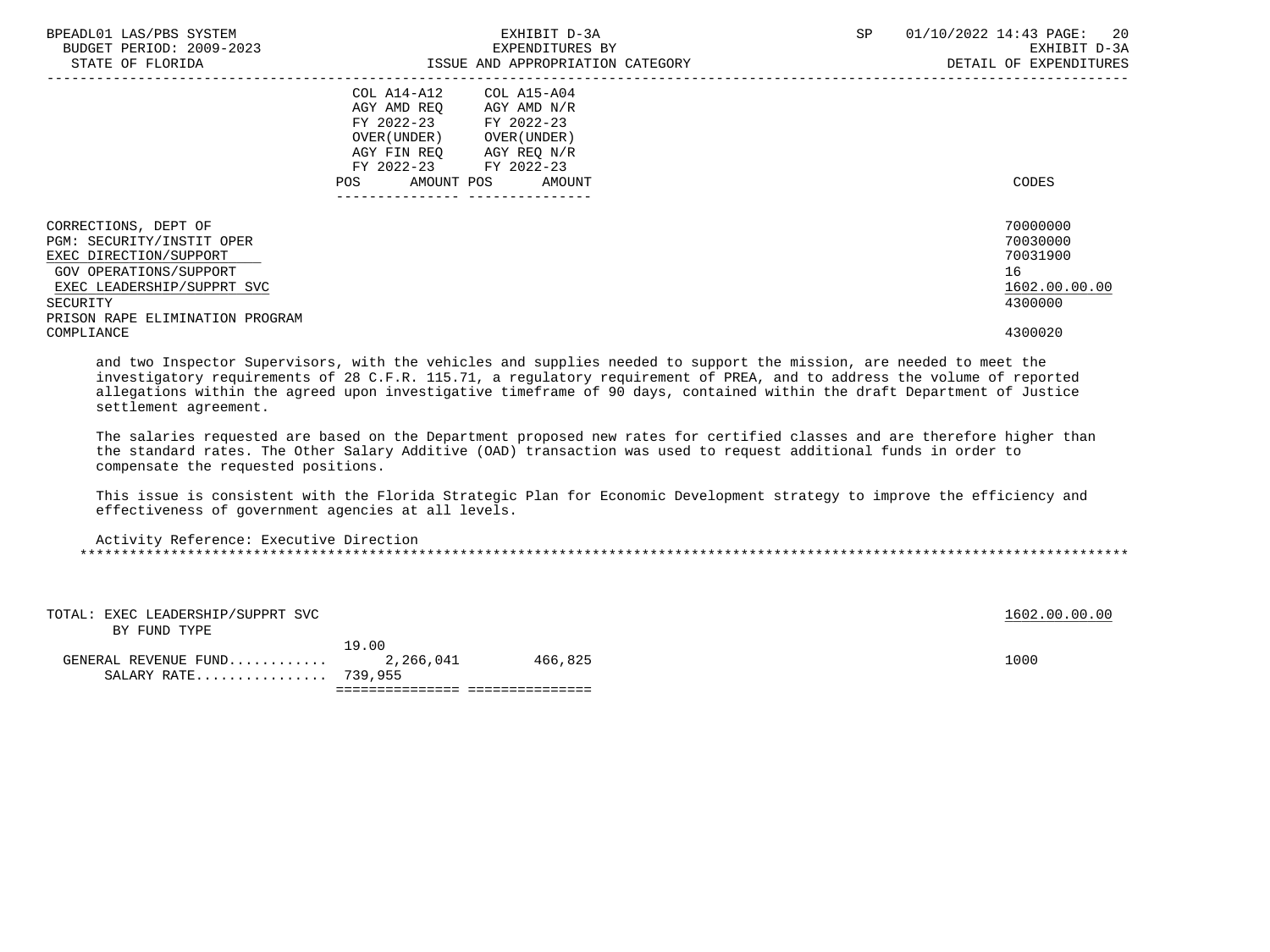| BPEADL01 LAS/PBS SYSTEM<br>BUDGET PERIOD: 2009-2023<br>STATE OF FLORIDA                                                                                                                                                                     | EXHIBIT D-3A<br>EXPENDITURES BY<br>ISSUE AND APPROPRIATION CATEGORY                                                                                                                                                                                                                                | 01/10/2022 14:43 PAGE: 21<br>SP<br>EXHIBIT D-3A<br>DETAIL OF EXPENDITURES                                      |
|---------------------------------------------------------------------------------------------------------------------------------------------------------------------------------------------------------------------------------------------|----------------------------------------------------------------------------------------------------------------------------------------------------------------------------------------------------------------------------------------------------------------------------------------------------|----------------------------------------------------------------------------------------------------------------|
|                                                                                                                                                                                                                                             | ------------------------------------<br>COL A14-A12<br>COL A15-A04<br>AGY AMD REQ AGY AMD N/R<br>FY 2022-23<br>FY 2022-23<br>OVER (UNDER)<br>OVER (UNDER )<br>AGY FIN REQ<br>AGY REQ N/R<br>FY 2022-23 FY 2022-23                                                                                  |                                                                                                                |
|                                                                                                                                                                                                                                             | POS<br>AMOUNT POS<br>AMOUNT<br>________________ _____________                                                                                                                                                                                                                                      | CODES                                                                                                          |
| CORRECTIONS, DEPT OF<br>PGM: SECURITY/INSTIT OPER<br>CORR FACILITY MAINT/REP<br>PUBLIC PROTECTION<br>ADULT PRISONS<br>CAPITAL IMPROVEMENT PLAN<br>REDUCTION IN RECURRING DEBT SERVICE<br>FIXED CAPITAL OUTLAY<br>CORRECTIONAL FAC-LEASE PUR |                                                                                                                                                                                                                                                                                                    | 70000000<br>70030000<br>70032000<br>12 <sup>°</sup><br>1206.00.00.00<br>9900000<br>990D100<br>080000<br>080027 |
| GENERAL REVENUE FUND                                                                                                                                                                                                                        | $-$ STATE<br>$2,090,651-$                                                                                                                                                                                                                                                                          | 1000 1                                                                                                         |
| <b>AGENCY NARRATIVE:</b><br>2022-2023 BUDGET YEAR NARRATIVE:<br>Amended 2022-23 Narrative after December 15, 2021                                                                                                                           | CORRECTIONAL FAC-LEASE PUR IT COMPONENT? NO                                                                                                                                                                                                                                                        |                                                                                                                |
| This is a new issue.                                                                                                                                                                                                                        | The Department's amended request for Fiscal Year 2022-23 includes a debt service reduction in the Correctional<br>Facility-Lease Purchase category due to reduced bond finance payments.                                                                                                           |                                                                                                                |
|                                                                                                                                                                                                                                             | Summary: Total amended budget amount for General Revenue=(\$2,090,651).                                                                                                                                                                                                                            |                                                                                                                |
| SUPPORT FACILITIES<br>FIXED CAPITAL OUTLAY<br>MENTAL HEALTH FACILITY                                                                                                                                                                        |                                                                                                                                                                                                                                                                                                    | 990F000<br>080000<br>088190                                                                                    |
| GRANTS AND DONATIONS TF                                                                                                                                                                                                                     | -STATE 158,163,339- 158,163,339-                                                                                                                                                                                                                                                                   | 2339 1                                                                                                         |
|                                                                                                                                                                                                                                             | ==================================                                                                                                                                                                                                                                                                 |                                                                                                                |
| AGENCY NARRATIVE:<br>2022-2023 BUDGET YEAR NARRATIVE:                                                                                                                                                                                       | MENTAL HEALTH FACILITY<br>IT COMPONENT? NO<br>The issue request \$158,163,339 in Fixed Capital Outlay (FCO) authority in the Grants and Donation trust fund authority<br>for Fiscal Year 2022-23 for the construction of a Mental Health Hospital at Lake Correctional Institution in Lake county. |                                                                                                                |

 The establishment of this authority is needed for the Department to receive and expend bond proceeds from Series 2021A. The Series 2021A Certificate of Participation Series (COPS) was authorized as part of Senate Bill 2500, Line Item 674 and was issued to finance the construction and equipping of an approximately 550 bed inpatient mental health treatment facility at Lake Correctional Institution. The construction of this hospital is necessary for the Department to meet the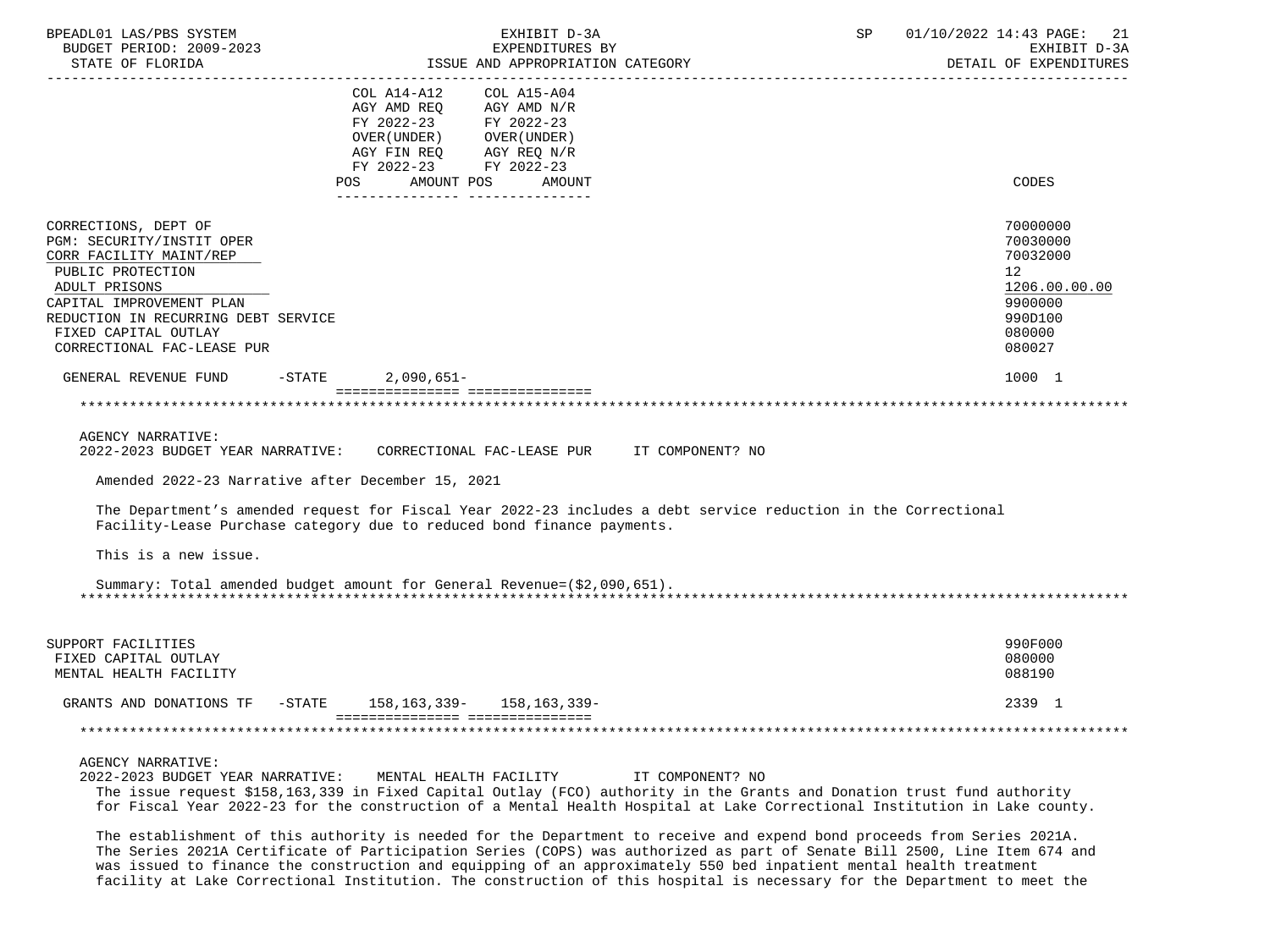| BPEADL01 LAS/PBS SYSTEM<br>BUDGET PERIOD: 2009-2023<br>STATE OF FLORIDA                                                                                              | EXHIBIT D-3A<br>EXPENDITURES BY<br>ISSUE AND APPROPRIATION CATEGORY                                                                                                                                    | SP<br>$01/10/2022$ 14:43 PAGE: 22<br>EXHIBIT D-3A<br>DETAIL OF EXPENDITURES                |
|----------------------------------------------------------------------------------------------------------------------------------------------------------------------|--------------------------------------------------------------------------------------------------------------------------------------------------------------------------------------------------------|--------------------------------------------------------------------------------------------|
|                                                                                                                                                                      | COL A14-A12<br>COL A15-A04<br>AGY AMD REO<br>AGY AMD N/R<br>FY 2022-23 FY 2022-23<br>OVER (UNDER )<br>OVER (UNDER )<br>AGY FIN REO<br>AGY REQ N/R<br>FY 2022-23 FY 2022-23<br>AMOUNT POS AMOUNT<br>POS | CODES                                                                                      |
| CORRECTIONS, DEPT OF<br>PGM: SECURITY/INSTIT OPER<br>CORR FACILITY MAINT/REP<br>PUBLIC PROTECTION<br>ADULT PRISONS<br>CAPITAL IMPROVEMENT PLAN<br>SUPPORT FACILITIES |                                                                                                                                                                                                        | 70000000<br>70030000<br>70032000<br>12 <sup>°</sup><br>1206.00.00.00<br>9900000<br>990F000 |

terms of the Disability Rights for Florida settlement agreement.

 This issue is consistent with the Florida Strategic Plan for Economic Development strategy to create and sustain vibrant, safe, healthy and resilient communities that attract workers, residents, businesses, and visitors.

Amended 2022-23 Narrative after December 15, 2021

This issue is withdrawn for consideration.

 Summary: Total amended budget amount for Fixed Capital Outlay in the Grants and Donations Trust Fund = \$0 \*\*\*\*\*\*\*\*\*\*\*\*\*\*\*\*\*\*\*\*\*\*\*\*\*\*\*\*\*\*\*\*\*\*\*\*\*\*\*\*\*\*\*\*\*\*\*\*\*\*\*\*\*\*\*\*\*\*\*\*\*\*\*\*\*\*\*\*\*\*\*\*\*\*\*\*\*\*\*\*\*\*\*\*\*\*\*\*\*\*\*\*\*\*\*\*\*\*\*\*\*\*\*\*\*\*\*\*\*\*\*\*\*\*\*\*\*\*\*\*\*\*\*\*\*\*\*

| DEFERRED BUILDING MAINTENANCE |           |          |             | 990Z000 |
|-------------------------------|-----------|----------|-------------|---------|
| FIXED CAPITAL OUTLAY          |           |          |             | 080000  |
| ADA REPAIRS/RENOV             |           |          |             | 083150  |
|                               |           |          |             |         |
| GENERAL REVENUE FUND          | $-$ STATE | 900,000- | $900.000 -$ | 1000    |
|                               |           |          |             |         |
|                               |           |          |             |         |

AGENCY NARRATIVE:

 2022-2023 BUDGET YEAR NARRATIVE: ADA REPAIRS/RENOV IT COMPONENT? NO This issue is part of the Department's Deferred Maintenance Program and requests \$900,000 in Fixed Capital Outlay (FCO) funding from the General Revenue Fund for Fiscal Year 2022-23 to address routine Americans with Disabilities Act (ADA) compliance issues at the Florida Department of Corrections (Department) facilities statewide. This funding will address routine and everyday ADA accommodations issues at facilities such as installing ADA compliant plumbing fixtures in bathrooms, widening of doorways, installing and improving existing sidewalk ramps and installing ADA compliant tables in food service facilities.

 This issue is consistent with the Florida Strategic Plan for Economic Development strategy to create and sustain vibrant, safe, healthy and resilient communities that attract workers, residents, businesses, and visitors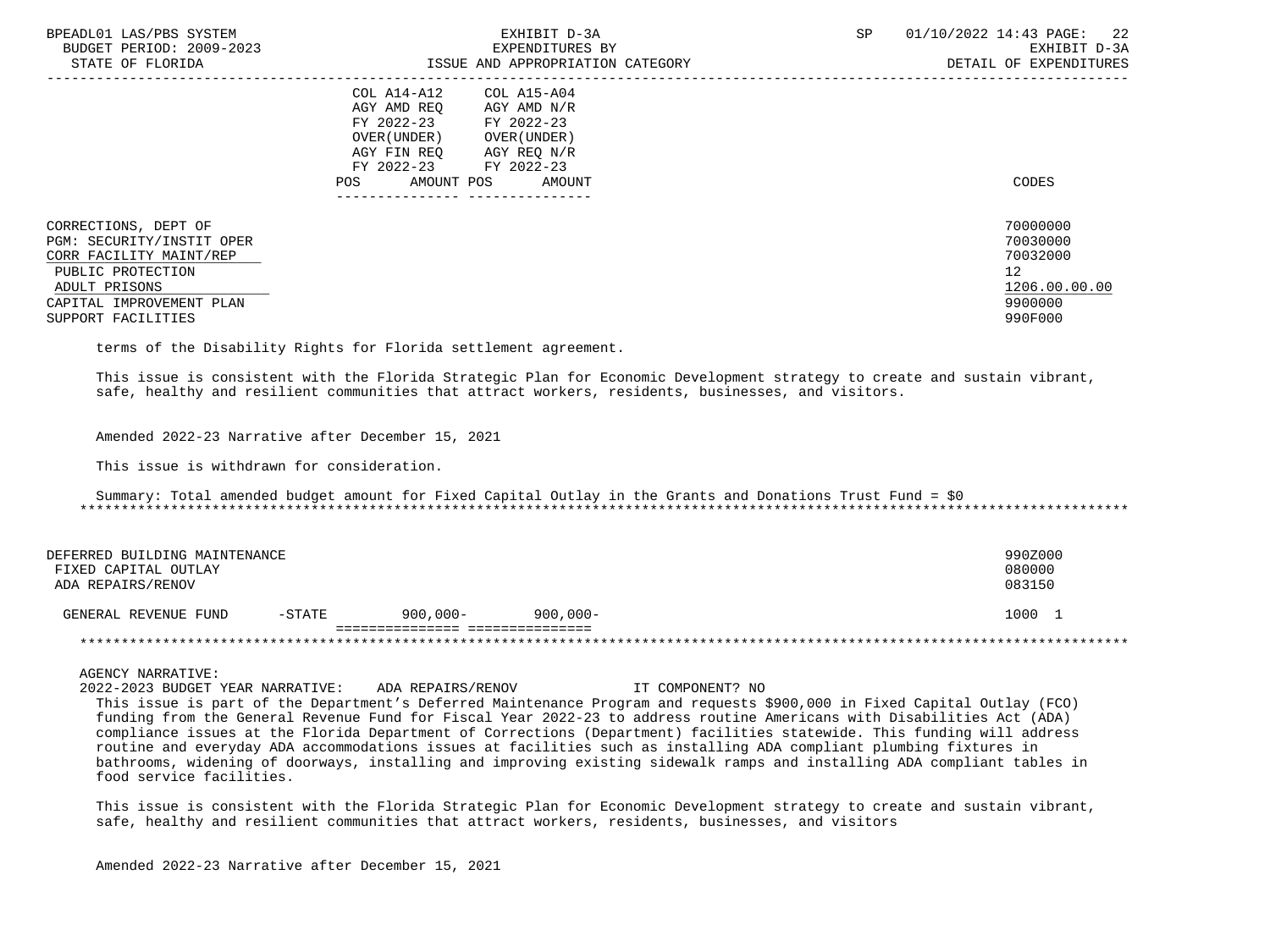| BPEADL01 LAS/PBS SYSTEM<br>BUDGET PERIOD: 2009-2023<br>STATE OF FLORIDA                                                                                                         | EXHIBIT D-3A<br>EXPENDITURES BY<br>EXPENDITION CATEGORY<br>ISSUE AND APPROPRIATION CATEGORY                                                                                                                                                                                                                                       | SP | 01/10/2022 14:43 PAGE:<br>23<br>EXHIBIT D-3A<br>DETAIL OF EXPENDITURES        |
|---------------------------------------------------------------------------------------------------------------------------------------------------------------------------------|-----------------------------------------------------------------------------------------------------------------------------------------------------------------------------------------------------------------------------------------------------------------------------------------------------------------------------------|----|-------------------------------------------------------------------------------|
|                                                                                                                                                                                 | COL A14-A12<br>COL A15-A04<br>AGY AMD REO AGY AMD N/R<br>FY 2022-23 FY 2022-23<br>OVER (UNDER) OVER (UNDER)<br>AGY FIN REQ        AGY REQ N/R<br>FY 2022-23       FY 2022-23                                                                                                                                                      |    |                                                                               |
|                                                                                                                                                                                 | AMOUNT POS AMOUNT<br><b>POS</b>                                                                                                                                                                                                                                                                                                   |    | CODES                                                                         |
| CORRECTIONS, DEPT OF<br>PGM: SECURITY/INSTIT OPER<br>CORR FACILITY MAINT/REP<br>PUBLIC PROTECTION<br>ADULT PRISONS<br>CAPITAL IMPROVEMENT PLAN<br>DEFERRED BUILDING MAINTENANCE |                                                                                                                                                                                                                                                                                                                                   |    | 70000000<br>70030000<br>70032000<br>12<br>1206.00.00.00<br>9900000<br>990Z000 |
| This issue is withdrawn for consideration.                                                                                                                                      |                                                                                                                                                                                                                                                                                                                                   |    |                                                                               |
|                                                                                                                                                                                 | Summary: Total amended budget amount for Fixed Capital Outlay in General Revenue = \$0                                                                                                                                                                                                                                            |    |                                                                               |
| MAJ REP, RENO & IMP/MAJ INS                                                                                                                                                     |                                                                                                                                                                                                                                                                                                                                   |    | 083258                                                                        |
|                                                                                                                                                                                 | GENERAL REVENUE FUND -STATE 32,077,239- 32,077,239-<br>=================================                                                                                                                                                                                                                                          |    | 1000 1                                                                        |
|                                                                                                                                                                                 |                                                                                                                                                                                                                                                                                                                                   |    |                                                                               |
| AGENCY NARRATIVE:<br>(Department) facilities statewide.                                                                                                                         | 2022-2023 BUDGET YEAR NARRATIVE: MAJ REP, RENO & IMP/MAJ INS IT COMPONENT? NO<br>This issue is part of the Department's Deferred Maintenance Program and requests \$32,077,239 in Fixed Capital Outlay<br>(FCO) funding for Fiscal Year 2022-23 to address major repairs and renovations at the Florida Department of Corrections |    |                                                                               |
|                                                                                                                                                                                 | The Department is responsible for all major repairs and renovations of over 145 facilities statewide, equating to more                                                                                                                                                                                                            |    |                                                                               |

 than 22 million square feet of space. Many of these institutions are old and the physical plant systems are well past their operational life expectancy. The Fiscal Year 2022-23 request for major repairs and renovations consists of approximately \$32.1 million in FCO from the General Revenue fund to address the most critical needs, including \$17.22 million to reroof buildings at various locations statewide, \$2.47 million for generator replacements/upgrades at various locations, \$9.05 million for replacement of door and windows at various facilities statewide and \$3.32 million to replace air conditioning and heating systems at various facilities statewide.

 If the requested funding is not obtained, the Department will be unable to maintain the physical condition of the institutions, working, living, and programmatic environments within these facilities will further deteriorate.

 This issue is consistent with the Florida Strategic Plan for Economic Development strategy to create and sustain vibrant, safe, healthy and resilient communities that attract workers, residents, businesses, and visitors.

Amended 2022-23 Narrative after December 15, 2021

This issue is withdrawn for consideration.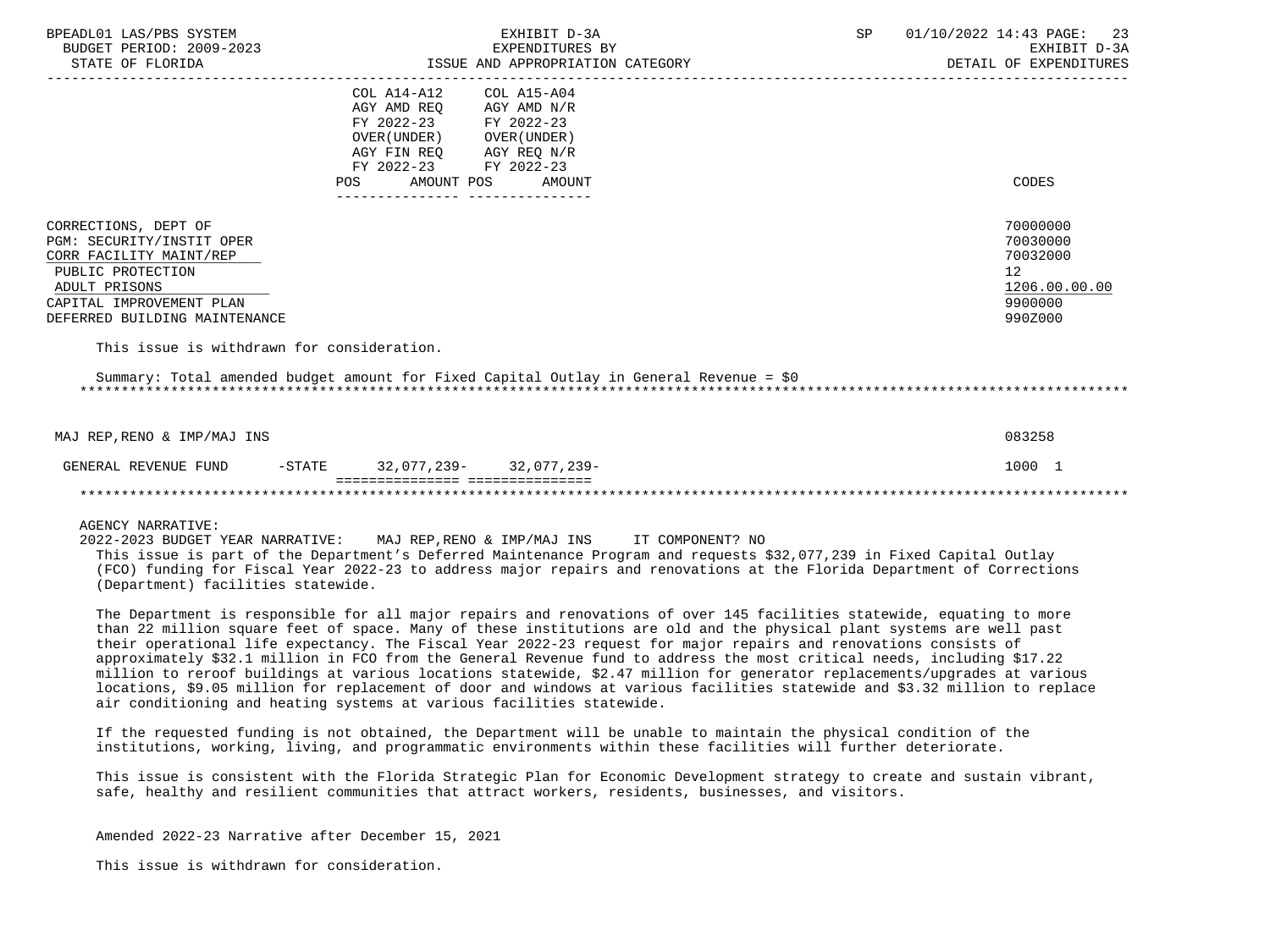| BPEADL01 LAS/PBS SYSTEM<br>BUDGET PERIOD: 2009-2023<br>STATE OF FLORIDA                                                                                                         |                                                                                                                                                                         | EXHIBIT D-3A<br>EXPENDITURES BY<br>ISSUE AND APPROPRIATION CATEGORY |                                                                                                                                                                                                                                                                                                                                                                                                                                                                                                                                                                                                                                                                                                                                   | SP | 01/10/2022 14:43 PAGE:<br>-24<br>EXHIBIT D-3A<br>DETAIL OF EXPENDITURES                    |
|---------------------------------------------------------------------------------------------------------------------------------------------------------------------------------|-------------------------------------------------------------------------------------------------------------------------------------------------------------------------|---------------------------------------------------------------------|-----------------------------------------------------------------------------------------------------------------------------------------------------------------------------------------------------------------------------------------------------------------------------------------------------------------------------------------------------------------------------------------------------------------------------------------------------------------------------------------------------------------------------------------------------------------------------------------------------------------------------------------------------------------------------------------------------------------------------------|----|--------------------------------------------------------------------------------------------|
|                                                                                                                                                                                 | COL A14-A12<br>AGY AMD REQ AGY AMD N/R<br>FY 2022-23 FY 2022-23<br>OVER(UNDER) OVER(UNDER)<br>AGY FIN REQ AGY REQ N/R<br>FY 2022-23 FY 2022-23<br>POS AMOUNT POS AMOUNT | COL A15-A04                                                         |                                                                                                                                                                                                                                                                                                                                                                                                                                                                                                                                                                                                                                                                                                                                   |    | CODES                                                                                      |
| CORRECTIONS, DEPT OF<br>PGM: SECURITY/INSTIT OPER<br>CORR FACILITY MAINT/REP<br>PUBLIC PROTECTION<br>ADULT PRISONS<br>CAPITAL IMPROVEMENT PLAN<br>DEFERRED BUILDING MAINTENANCE |                                                                                                                                                                         |                                                                     |                                                                                                                                                                                                                                                                                                                                                                                                                                                                                                                                                                                                                                                                                                                                   |    | 70000000<br>70030000<br>70032000<br>12 <sup>°</sup><br>1206.00.00.00<br>9900000<br>990Z000 |
| Summary: Total amended budget amount for Fixed Capital Outlay in General Revenue = \$0                                                                                          |                                                                                                                                                                         |                                                                     |                                                                                                                                                                                                                                                                                                                                                                                                                                                                                                                                                                                                                                                                                                                                   |    |                                                                                            |
| IMPROVS/SECURITY SYSTEMS                                                                                                                                                        |                                                                                                                                                                         |                                                                     |                                                                                                                                                                                                                                                                                                                                                                                                                                                                                                                                                                                                                                                                                                                                   |    | 088225                                                                                     |
| GENERAL REVENUE FUND -STATE 8,183,530- 8,183,530-                                                                                                                               | =================================                                                                                                                                       |                                                                     |                                                                                                                                                                                                                                                                                                                                                                                                                                                                                                                                                                                                                                                                                                                                   |    | 1000 1                                                                                     |
| <b>AGENCY NARRATIVE:</b><br>2022-2023 BUDGET YEAR NARRATIVE: IMPROVS/SECURITY SYSTEMS IT COMPONENT? NO                                                                          |                                                                                                                                                                         |                                                                     | This issue is part of the Department's Deferred Maintenance Program and requests \$8,183,530 in Fixed Capital Outlay (FCO)<br>from the General Revenue Fund for Fiscal Year 2022-23 for improvements to security systems at Florida Department of<br>Corrections (Department) facilities statewide. This request addresses critical needs including, \$3.68 million to upgrade<br>perimeter security systems and \$4.49 million to upgrade perimeter lighting at various facilities statewide.<br>This issue is consistent with the Florida Strategic Plan for Economic Development strategy to create and sustain vibrant,<br>safe, healthy and resilient communities that attract workers, residents, businesses, and visitors. |    |                                                                                            |
| Amended 2022-23 Narrative after December 15, 2021                                                                                                                               |                                                                                                                                                                         |                                                                     |                                                                                                                                                                                                                                                                                                                                                                                                                                                                                                                                                                                                                                                                                                                                   |    |                                                                                            |
| This issue is withdrawn for consideration.                                                                                                                                      |                                                                                                                                                                         |                                                                     |                                                                                                                                                                                                                                                                                                                                                                                                                                                                                                                                                                                                                                                                                                                                   |    |                                                                                            |
| Summary: Total amended budget amount for Fixed Capital Outlay in General Revenue = \$0                                                                                          |                                                                                                                                                                         |                                                                     |                                                                                                                                                                                                                                                                                                                                                                                                                                                                                                                                                                                                                                                                                                                                   |    |                                                                                            |
| TOTAL: DEFERRED BUILDING MAINTENANCE<br>TOTAL ISSUE                                                                                                                             | $41, 160, 769 -$<br>=================================                                                                                                                   | 41,160,769–                                                         |                                                                                                                                                                                                                                                                                                                                                                                                                                                                                                                                                                                                                                                                                                                                   |    | 990Z000                                                                                    |
|                                                                                                                                                                                 |                                                                                                                                                                         |                                                                     |                                                                                                                                                                                                                                                                                                                                                                                                                                                                                                                                                                                                                                                                                                                                   |    |                                                                                            |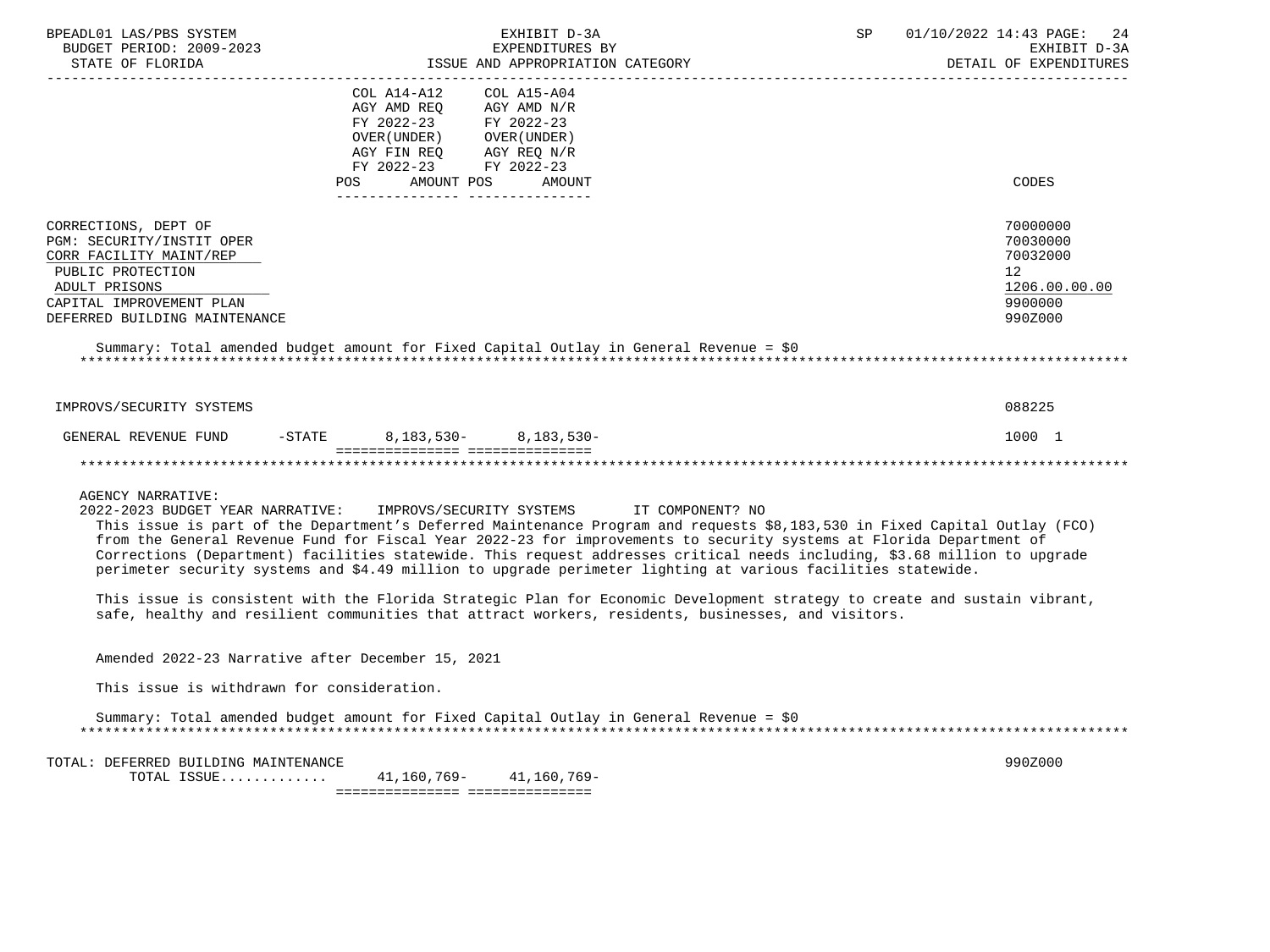| BPEADL01 LAS/PBS SYSTEM<br>BUDGET PERIOD: 2009-2023<br>STATE OF FLORIDA                                            | EXHIBIT D-3A<br>EXPENDITURES BY<br>ISSUE AND APPROPRIATION CATEGORY                                                                                                                              | SP | 01/10/2022 14:43 PAGE: 25<br>EXHIBIT D-3A<br>DETAIL OF EXPENDITURES  |
|--------------------------------------------------------------------------------------------------------------------|--------------------------------------------------------------------------------------------------------------------------------------------------------------------------------------------------|----|----------------------------------------------------------------------|
|                                                                                                                    | --------------------------<br>COL A14-A12<br>COL A15-A04<br>AGY AMD REQ<br>AGY AMD N/R<br>FY 2022-23 FY 2022-23<br>OVER (UNDER) OVER (UNDER)<br>AGY FIN REQ AGY REQ N/R<br>FY 2022-23 FY 2022-23 |    |                                                                      |
|                                                                                                                    | POS AMOUNT POS AMOUNT                                                                                                                                                                            |    | CODES                                                                |
| CORRECTIONS, DEPT OF<br>PGM: SECURITY/INSTIT OPER<br>CORR FACILITY MAINT/REP<br>PUBLIC PROTECTION<br>ADULT PRISONS |                                                                                                                                                                                                  |    | 70000000<br>70030000<br>70032000<br>12 <sup>°</sup><br>1206.00.00.00 |
| TOTAL: ADULT PRISONS<br>BY FUND TYPE                                                                               |                                                                                                                                                                                                  |    | 1206.00.00.00                                                        |
| GENERAL REVENUE FUND<br>TRUST FUNDS                                                                                | 43,251,420-41,160,769-<br>158, 163, 339 - 158, 163, 339 -                                                                                                                                        |    | 1000<br>2000                                                         |
|                                                                                                                    | ---------- ---------------<br>TOTAL PROG COMP 201, 414, 759- 199, 324, 108-<br>=================================                                                                                 |    |                                                                      |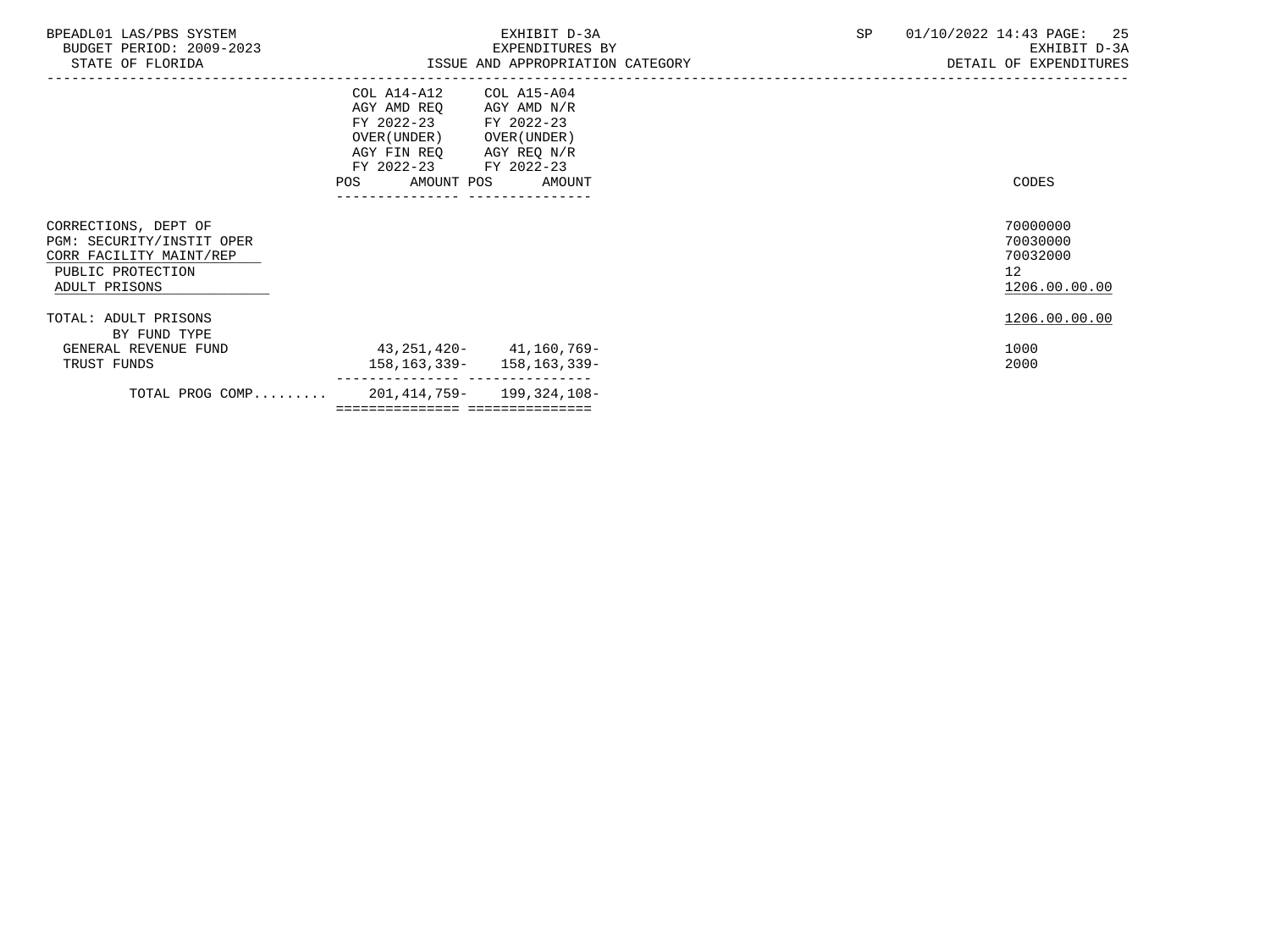| BPEADL01 LAS/PBS SYSTEM<br>BUDGET PERIOD: 2009-2023<br>STATE OF FLORIDA                                                                                                                                                     |                                                                                                                                                                                       | EXHIBIT D-3A<br>EXPENDITURES BY<br>ISSUE AND APPROPRIATION CATEGORY | SP | 01/10/2022 14:43 PAGE: 26<br>EXHIBIT D-3A<br>DETAIL OF EXPENDITURES |
|-----------------------------------------------------------------------------------------------------------------------------------------------------------------------------------------------------------------------------|---------------------------------------------------------------------------------------------------------------------------------------------------------------------------------------|---------------------------------------------------------------------|----|---------------------------------------------------------------------|
|                                                                                                                                                                                                                             | COL A14-A12 COL A15-A04<br>AGY AMD REQ AGY AMD N/R<br>FY 2022-23 FY 2022-23<br>OVER (UNDER) OVER (UNDER)<br>AGY FIN REQ AGY REQ N/R<br>FY 2022-23 FY 2022-23<br>POS AMOUNT POS AMOUNT |                                                                     |    | CODES                                                               |
| CORRECTIONS, DEPT OF<br>PGM: COMMUNITY CORRECTIONS<br>COMMUNITY SUPERVISION<br>PUBLIC PROTECTION<br>ADULT PRISONS<br>EMPLOYEE RETENTION AND DEVELOPMENT<br>CONVERSION OF CAREER SERVICE<br>LEADERSHIP POSITIONS TO SELECTED |                                                                                                                                                                                       |                                                                     |    | 70000000<br>70050000<br>70050100<br>12<br>1206.00.00.00<br>8500000  |
| EXEMPT SERVICES<br>SALARIES AND BENEFITS                                                                                                                                                                                    |                                                                                                                                                                                       |                                                                     |    | 8500A70<br>010000                                                   |
| GENERAL REVENUE FUND<br>$-STATE$                                                                                                                                                                                            | $16,041-$                                                                                                                                                                             |                                                                     |    | 1000 1                                                              |

2022-2023 BUDGET YEAR NARRATIVE: IT COMPONENT? NO

 This issue requests \$7,239,139 (\$7,223,098 in Security Operations and \$16,041 in Community Corrections) in recurring dollars from the General Revenue Fund to convert Correctional Probation Supervisors (8045), Correctional Probation Senior Supervisors (8046), Correctional Officer Lieutenants (8011) and Correctional Officer Captains (8013) positions that are currently classified as Career Service (CS) to Selected Exempt Status (SES). These positions are currently included in the Security Services Bargaining Unit (SSU). However, they have significant independent managerial functions, which more appropriately classifies them as Select Exempt Service positions given the breadth of managerial control, responsibility and independent oversight of Department operations each of these positions cover.

 Currently, most of the Department's 18,176 correctional officer and correctional probation officer line staff are supervised by peers within their collective bargaining class. These Correctional Probation Officer Supervisors, Senior Supervisors, Correctional Officer Lieutenants, and Correctional Officer Captains direct the daily management and activities of 593 Correctional Probation Officers, 351 Correctional Probation Specialists, 12,729 Correctional Officers, and 4,503 Correctional Officer Sergeants.

 The primary duties of these four supervisor classes include: -Planning and directing work activities -Training and developing employees -Motivating and evaluating these same employees

 Most of the 4,000 disciplinary actions taken against Correctional Probation and Correctional Officer series employees were initiated and recommended by these four classes of managers. Furthermore, in many locations throughout the state, these four classes of supervisors are the highest-ranking employee who is also independently responsible implementing of all aspects of the operations of the prison facility or probation office.

 Additionally, Correctional Officer Lieutenants and Captains are responsible for overall operations of Department institutions for two-thirds of the operational day. Correctional Probation Supervisors and Senior Supervisors are responsible for running independent operations at Community Corrections offices throughout the state, often with no senior management presence. Their status as career service employees and peers in the SSU, with those they supervise,